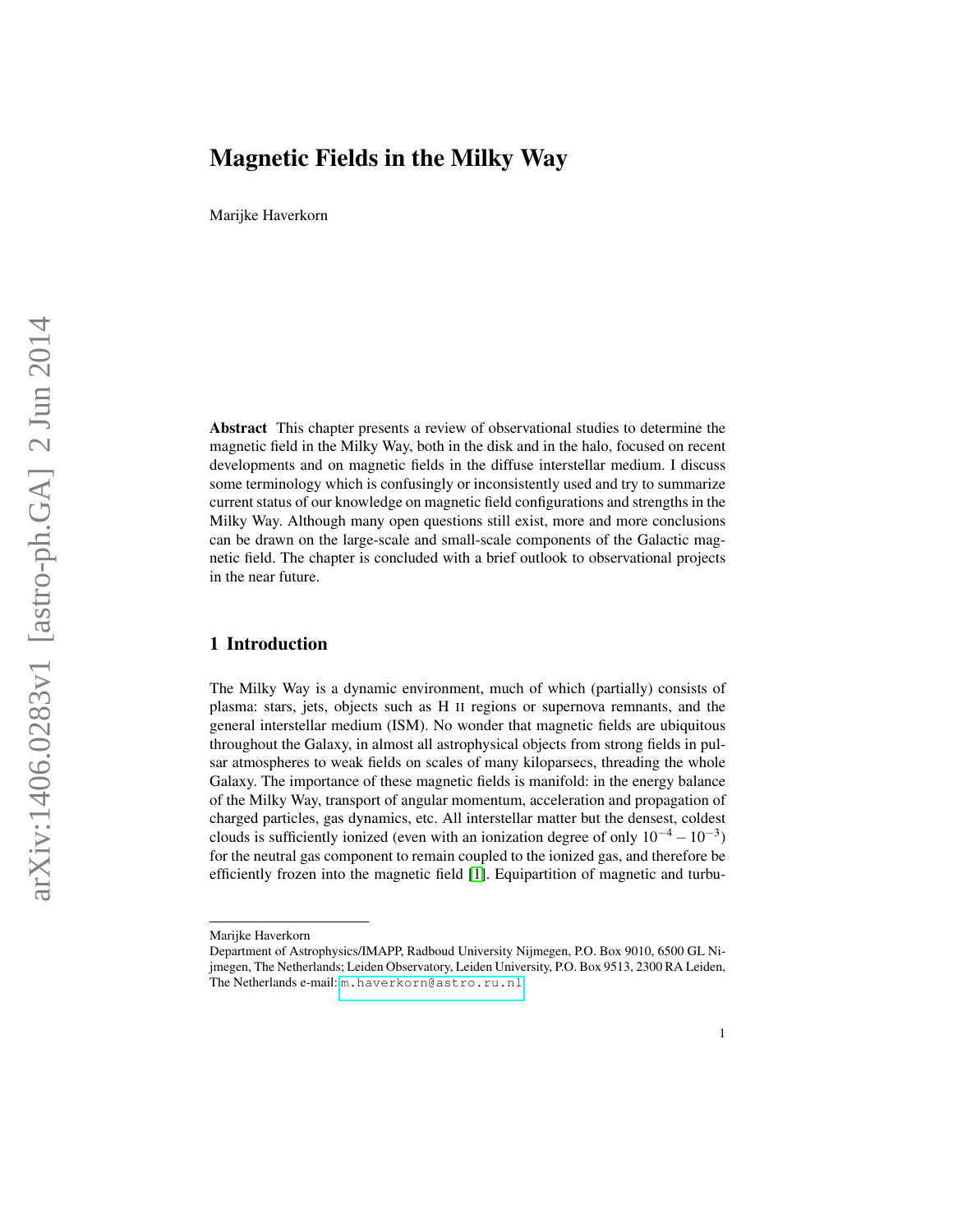lent gas density [\[2\]](#page-19-1) indicates that dynamical feedback of the magnetic field on the gas plays an important role.

Fully characterizing the strength, direction, and structure of the extended Galactic magnetic field threading the entire Milky Way is an extremely daunting task. This field can be regarded as a combination of a large-scale field threading the Galaxy, probably maintained by the Galactic dynamo, and a small-scale field. The smallscale field is caused by and interacts with interstellar turbulence, supernova explosions and remnants and other shock waves, and is altered by gas dynamics, magnetic reconnection, turbulence effects etc. In addition, the available observational methods detect either one component of the magnetic field (strength or direction, parallel or perpendicular to the line of sight) and/or in one particular tracer (ionized gas, dense cold gas, dense dust, diffuse dust). Lastly, some of the difficulty of determining the Galactic magnetic field stems from our vantage point inside the Milky Way. Creating a three-dimensional picture from mostly two-dimensional tracers necessitates many assumptions about the magnetic field, as well as about the thermal and cosmic ray electron distributions, and about the (local) interstellar objects and processes influencing these.

Despite the difficulties, attempts to detect and determine the Galactic magnetic field have been many in recent (and not so recent) years. This is not only because magnetic fields influence so many physical processes in the ISM, but also because of its importance to other fields in astronomy and astrophysics. For instance, the Cosmic Microwave Background (CMB) community has shown a keen interest in the Galactic magnetic field, since it produces Galactic polarized synchrotron emission which acts as a strong foreground for CMB polarization. Also, astroparticle physicists studying sources and propagation of Galactic and extragalactic cosmic rays profit from detailed magnetic field models, which predict distributions of arrival directions of (high energy) cosmic rays. In addition, high-precision cosmological studies of the Epoch of Reionization need a detailed understanding of Galactic polarization to be able to understand and subtract any polarization leaking into their extremely sensitive measurements of highly redshifted H I.

It is not possible to cover all observations of magnetic fields in the Milky Way in this review. Fortunately, I can refer to a number of complementing reviews. For observations of magnetic fields in dense clouds and their relation to star formation, see various chapters in this Volume. For a historical review on magnetic field observations in the Milky Way, see [\[3\]](#page-19-2) or [\[4\]](#page-19-3), and [\[5\]](#page-19-4) provides an excellent treatise on magnetic fields in the Galactic Center. I refer to e.g. [\[6\]](#page-19-5) for a review on the very local ISM, including magnetic fields, and to [\[7\]](#page-19-6) for a recent review on Galactic magnetic fields from Faraday rotation of pulsars and extragalactic sources. [\[8\]](#page-19-7) published a recent review about magnetic fields in galactic haloes. I will focus here on work mostly in the last decade. For earlier reviews, see [\[9,](#page-19-8) [3,](#page-19-2) [7,](#page-19-6) [2\]](#page-19-1).

This chapter starts with a brief description of some terminology used in literature in Section [2.](#page-2-0) Sections [3,](#page-6-0) [4](#page-12-0) and [5](#page-13-0) describe current knowledge of magnetic field observations in the Galactic disk, in the Galactic halo and in the combined diskhalo system, respectively. A short summary and conclusions are stated in Section [6,](#page-15-0)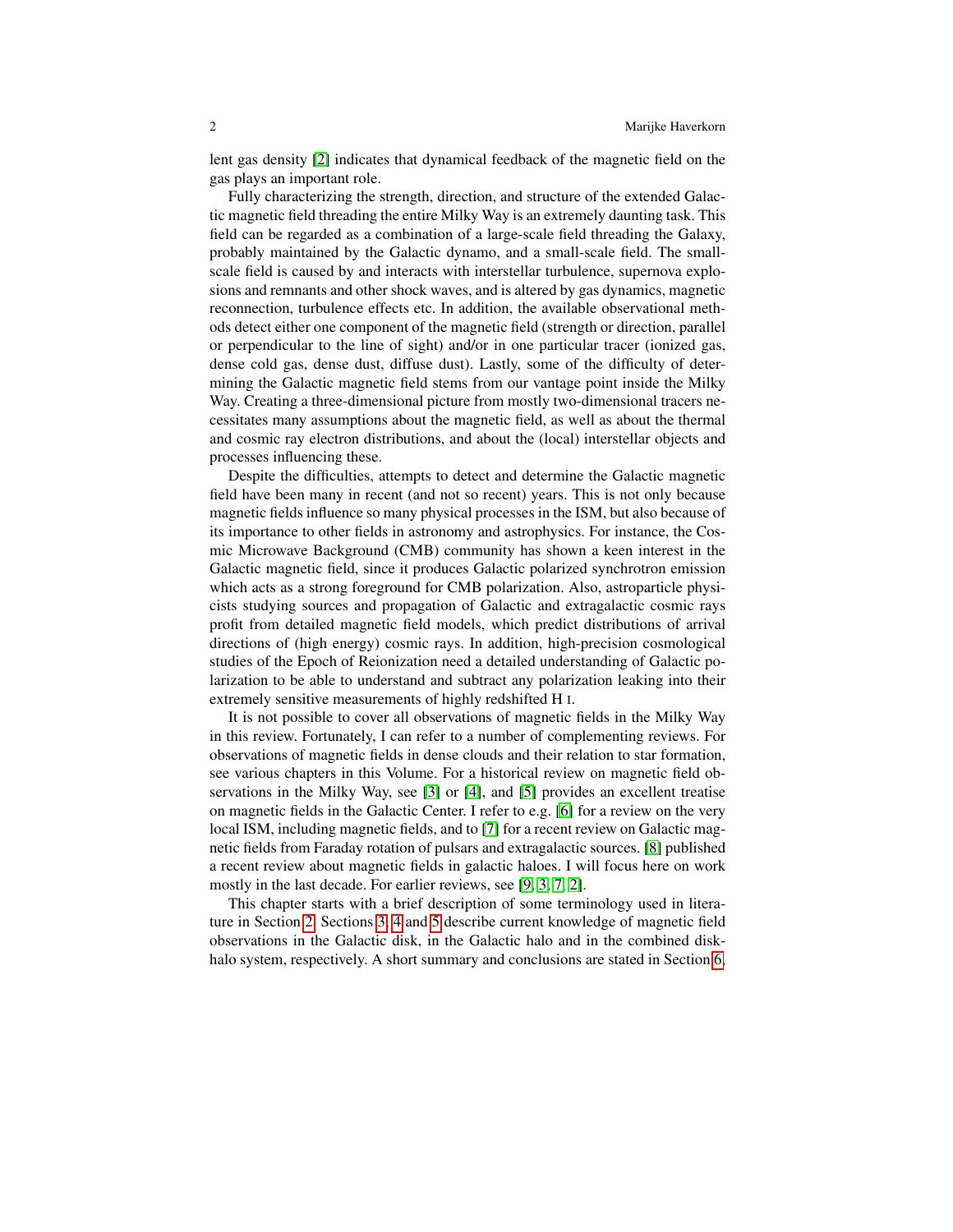and finally, Section [7](#page-16-0) describes some recent, progressing and future observational projects which are important for the investigation of Galactic magnetic fields.

#### <span id="page-2-0"></span>2 Terminology

#### <span id="page-2-2"></span>*2.1 Large-scale vs small-scale fields*

The description of large-scale and small-scale galactic magnetic fields in the literature is often confusing, with different authors using different terminology for the same magnetic field configurations or the same words for different field structure. Here I give an overview over these different magnetic field configurations and ways to describe them.

Traditionally, galactic magnetic fields have been divided up in small-scale and large-scale fields. The term "large-scale" fields (also called regular, uniform or coherent fields) indicates the component of magnetic field that is coherent on length scales of the order of a galaxy, usually assumed to follow the spiral arms or to be ring-shaped. "Small-scale magnetic fields" (also called random, tangled, or turbulent) describe the magnetic field component connected to the turbulent ISM. The small-scale field is usually simply assumed to follow a power law with a certain outer scale, where energy is injected, which then cascades down to smaller turbulent scales until energy dissipates at the dissipation scale. Small-scale magnetic field fluctuations connected to discrete objects such as H II regions or supernova remnants warrant their own review paper and are usually treated separately from the "Galactic magnetic field", although interaction between these fields and the general Galactic magnetic field is of course pervasive.

However, lately, a third component of the magnetic field starts to be included in Galactic magnetic field studies, as it has for some time in magnetic field studies of external galaxies (see R. Beck's Chapter in this Volume). This component is a field of which the direction varies on small scales, but the orientation does not. Such a field can arise when a turbulent field structure is compressed into a two-dimensional structure by e.g. supernova remnant shocks, spiral arm density waves, or galactic shear. This field component is often referred to as anisotropic random, but is also called ordered random  $[10]$  or striated  $[11]$ <sup>[1](#page-2-1)</sup>. A clear explanation of these components is given in Fig [1,](#page-3-0) reproduced from [\[12\]](#page-19-11). The cartoons illustrate the morphology of the three components and indicate the differences between the tracers total intensity *I*, polarized intensity *PI* and rotation measures RM for different lines of sight towards these three components. Combination of these tracers makes it possible to distinguish between the three field components.

As Fig [1](#page-3-0) shows, studies using RMs alone cannot distinguish between ordered random and isotropic random field components, which are often grouped together in a "random" field. Similarly, investigations using synchrotron emission cannot

<span id="page-2-1"></span> $<sup>1</sup>$  Note that [\[12\]](#page-19-11) refer to this component as 'ordered'</sup>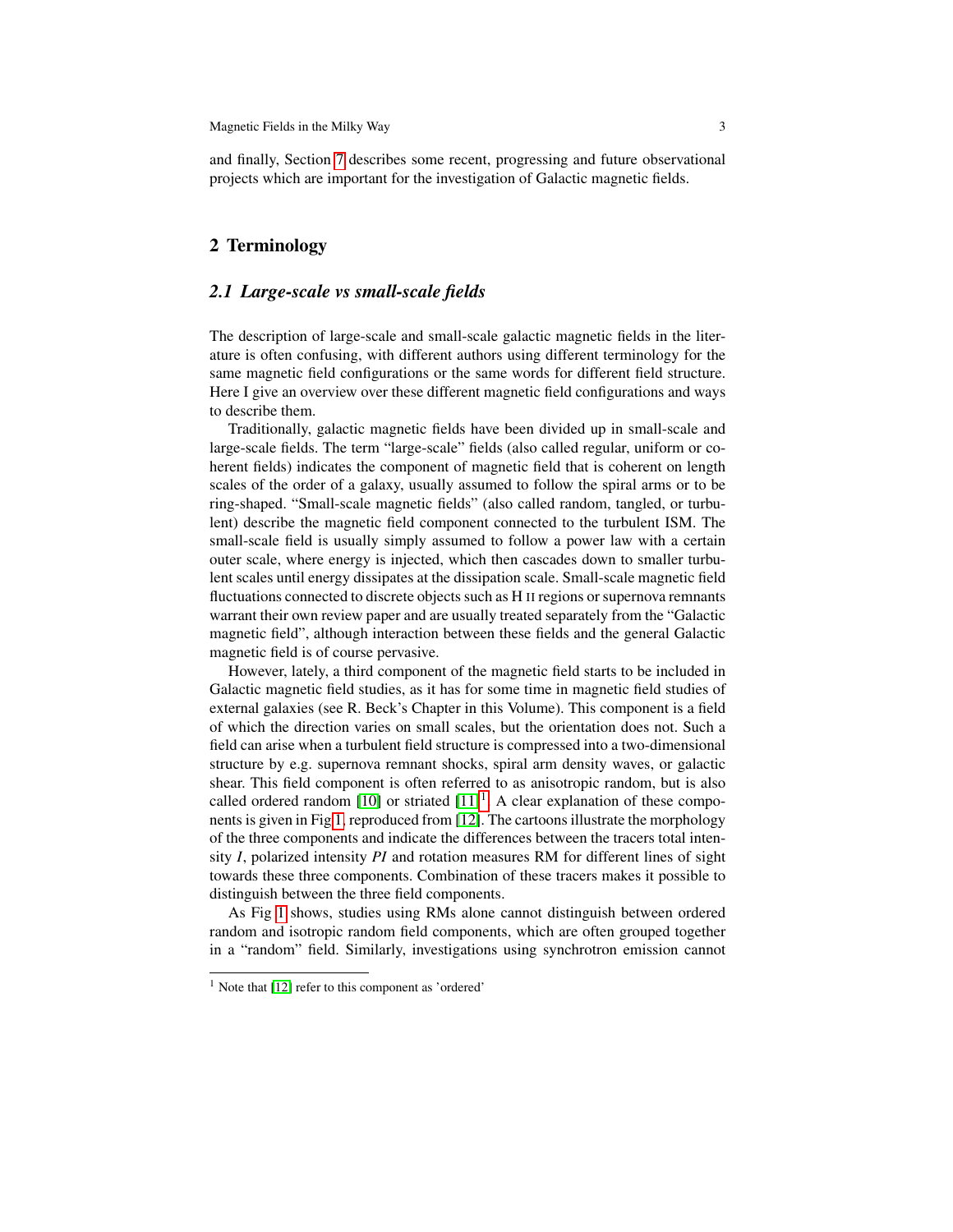distinguish between coherent and ordered random field, due to which these two components are often assembled into one "ordered" component.



<span id="page-3-0"></span>Fig. 1 Sketch illustrating the three components of galactic magnetic fields. For consistency in the literature, the component labeled "ordered" here should be called "ordered random" and the component labeled "random" should be "isotropic random". The three observables for these magnetic fields are total intensity *I*, polarized intensity *PI* and rotation measure RM. Image reproduced from [\[12\]](#page-19-11).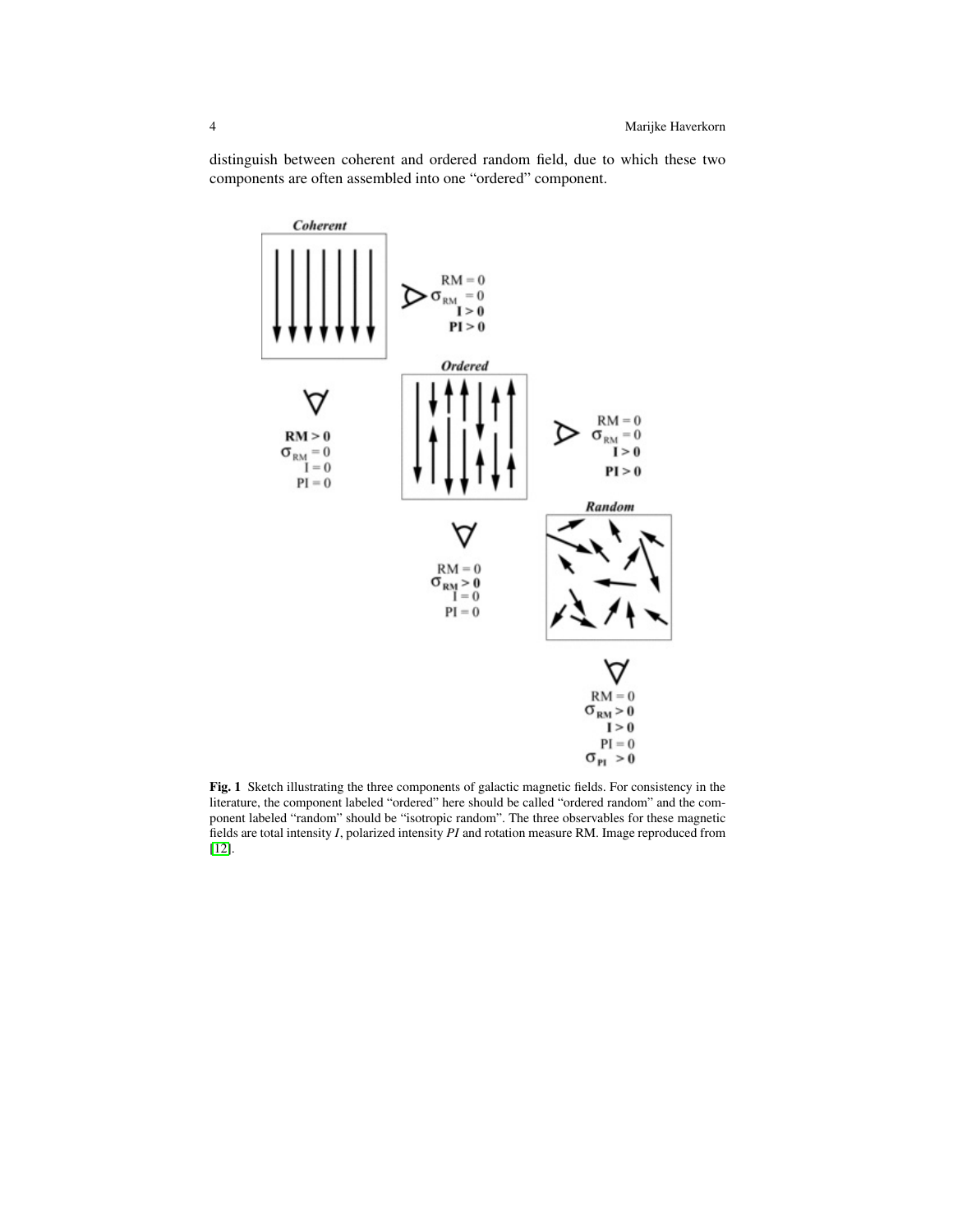

<span id="page-4-0"></span>Fig. 2 Magnetic field configurations of the disk field: bird's-eye view of a galaxy with axisymmetric (left) vs. bisymmetric (right) spiral magnetic field lines in the galactic disk. Image adapted from [\[13\]](#page-19-12) and [\[14\]](#page-19-13).



<span id="page-4-1"></span>Fig. 3 Magnetic field configurations of the halo field: edge-on view of a galaxy with symmetric, even field configuration (left) or anti-symmetric, odd field configuration. Image reproduced from [\[8\]](#page-19-7).

## *2.2 Configurations of large-scale Galactic magnetic fields*

A number of fairly simple configurations have been explored for the coherent magnetic field in the Milky Way. These configurations are based on rotational symmetry around the Galactic Center, and on mirror symmetry with respect to the Galactic plane.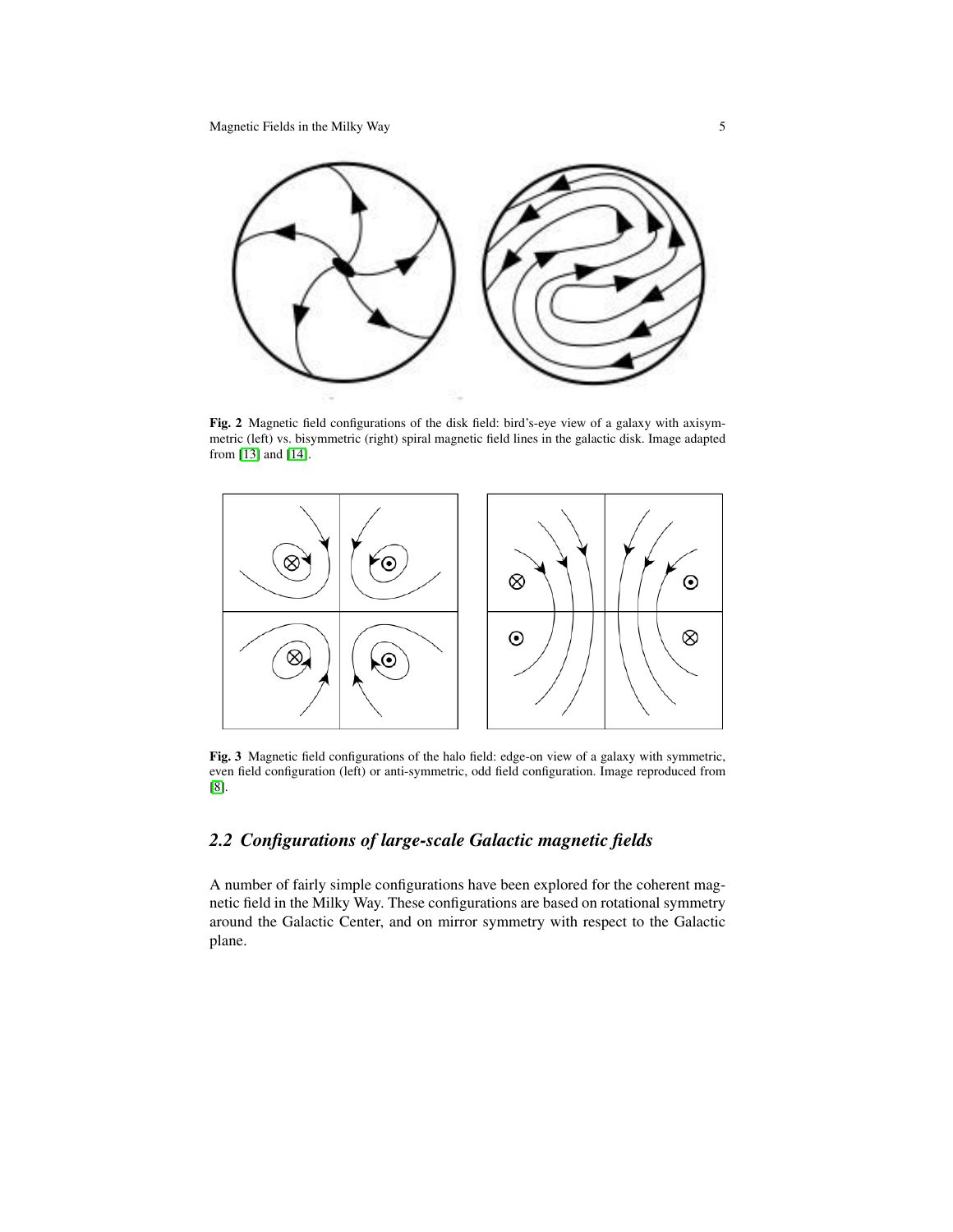The two simplest disk configurations are an *axisymmetric*[2](#page-5-0) and *bisymmetric* spiral structure, which denote magnetic fields oriented along the spiral arms. In the axisymmetric situation, magnetic field lines all point inwards or outwards. Bisymmetric fields are antisymmetric with respect to the spin axis of the galaxy. Therefore, the bisymmetric situation includes field reversals in the azimuthal direction (see Fig [2\)](#page-4-0). Axisymmetric fields are denoted by azimuthal mode  $m = 0$ , bisymmetric fields are  $m = 1$ . Higher azimuthal modes *m* or a mix of modes may be present, e.g. the  $m = 2$  or *quadri-symmetric* mode.

The field can also be described in terms of its symmetry with respect to the Galactic plane. A *symmetric or even-parity* field has a mirrored magnetic field configuration (see Fig [3\)](#page-4-1). Note that this indicates a reversal of the vertical magnetic field direction across the Galactic plane, and that the toroidal component of the magnetic field points in the same direction above and below the plane. An *anti-symmetric or odd-parity* field has field lines that run through the Galactic plane, and toroidal fields that reverse direction above and below the plane.

This symmetric and anti-symmetric mirror symmetry is often denoted with *S* and *A*, respectively. This classification is followed by a number which gives the azimuthal mode number *m*. So, e.g., an *A*0 field configuration has an axisymmetric field, the horizontal component of which is directed in opposite directions above and below the Galactic plane.

A slightly more complex field configuration is the Disk-Even-Halo-Odd (DEHO) configuration, consisting of two independent field components for the Galactic disk and halo; as the name indicates, the vertical symmetry of this magnetic field configuration is even in the Galactic disk, but odd in the halo. I mention this morphology here, since it is preferred in several observational studies of all-sky magnetic field configurations, discussed in Section [5.](#page-13-0)

#### <span id="page-5-1"></span>*2.3 Pitch angle definition*

The pitch angle of a spiral magnetic field is defined as

$$
p = \tan^{-1} \frac{B_r}{B_\phi} \tag{1}
$$

where  $B_r$  is the radial component of the magnetic field and  $B_\phi$  its azimuthal component. For a trailing spiral,  $B_r$  and  $B_\phi$  have opposite signs, so that the pitch angle is negative, also described in the literature as "radially inward". Note that [\[15\]](#page-19-14) use a deviating definition of their angle  $\psi_0$  as  $\psi_0 = \tan^{-1} B_\phi / B_r$ .

<span id="page-5-0"></span><sup>2</sup> sometimes called *disymmetric* [\[16\]](#page-19-15).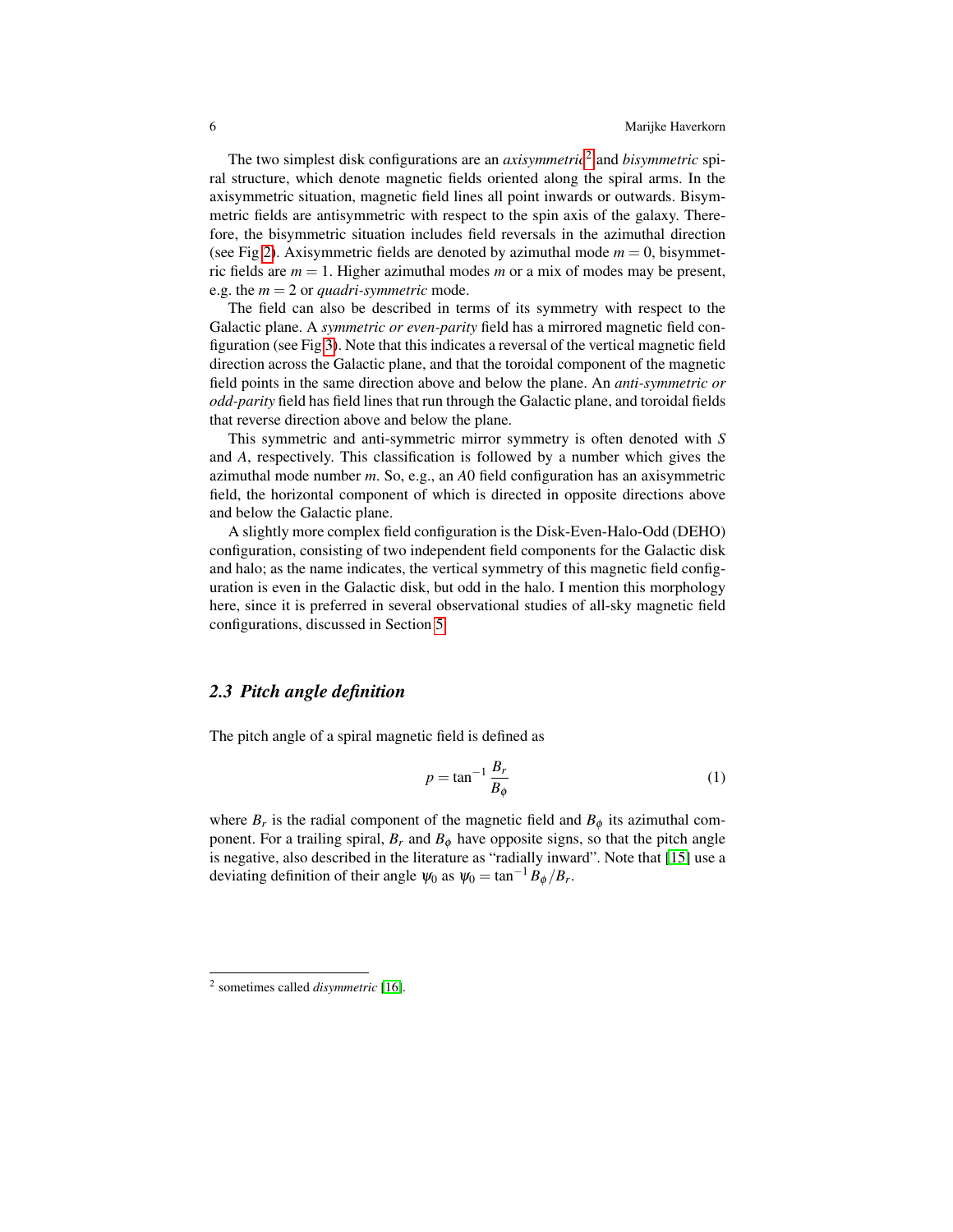### <span id="page-6-0"></span>3 Magnetic fields in the Galactic disk

#### *3.1 Large-scale magnetic field strength*

The strength of the local large-scale magnetic field as obtained from Faraday rotation of pulsars and extragalactic sources is typically around  $1.5 - 2 \mu$ G. These estimates mostly result from RM and Dispersion Measure (DM) data from pulsars [\[17,](#page-19-16) [18\]](#page-19-17), from wavelet analysis [\[19\]](#page-19-18) or fitting RM data to large-scale models of Galactic magnetic fields (as discussed extensively below).

The total field strength in the Solar neighborhood is estimated to be around 6  $\mu$ G, from observed synchrotron emissivities and assumed equipartition between cosmic rays and magnetic fields [\[20,](#page-19-19) [21\]](#page-19-20). This is in agreement with magnetic field strength estimates in Galactic H I regions from Zeeman splitting ( $B \approx 2-10 \mu$ G, [\[22\]](#page-20-0)).

Towards the Galactic center, the magnetic field strength increases. Estimates from synchrotron emission give a total field strength of about 10  $\mu$ G at a Galactocentric radius of 3 kpc [\[21\]](#page-19-20), the pulsar study by [\[23\]](#page-20-1) concludes a regular field strength of  $4.4 \pm 0.9$   $\mu$ G in the Norma arm, and also large-scale magnetic field modeling generally finds stronger total magnetic field strength towards the Galactic center [e.g., [24,](#page-20-2) [20,](#page-19-19) [25\]](#page-20-3). The extensive study by [\[26\]](#page-20-4), using various tracers, concludes that  $B_{tot} \approx 7.6 - 11.2 \,\mu\text{G}$  at a Galactocentric radius of 4 kpc.

The magnetic field strength is independent of density for low densities in the diffuse ISM ( $n \lesssim 300 \text{ cm}^{-3}$ ), indicating infall along magnetic field lines [\[22\]](#page-20-0). Only for dense clouds and molecular clouds, magnetic field strengths increase roughly as the square root of density.

#### *3.2 Large-scale magnetic field structure*

The configuration of the large-scale magnetic field in the Milky Way disk is still a matter of hot debate. Some features meet with reasonable or total agreement: the magnetic fields seem to roughly follow the spiral arms, which is in agreement with all external spiral galaxies observed [\[21\]](#page-19-20), and even ring galaxies [\[27\]](#page-20-5) (however, see [\[28\]](#page-20-6)). This conclusion is drawn not only from polarized radio synchrotron and Faraday rotation measurements, but is also supported by starlight polarization measurements [\[29,](#page-20-7) [30\]](#page-20-8), submm dust polarization [\[31\]](#page-20-9) and Zeeman splitting observations in hydroxyl masers [\[32\]](#page-20-10). Even young H II regions [\[33\]](#page-20-11) and molecular clouds [\[34\]](#page-20-12) seem to have magnetic fields aligned with a large-scale field along the Galactic plane .

Also, one large-scale reversal of the magnetic field near the Sun towards the Galactic Center has been known for decades [\[35,](#page-20-13) [36\]](#page-20-14) and is confirmed by the rotation measure studies discussed here, but also by magnetic field directions in massive star-forming regions as probed by Zeeman splitting of OH masers [\[37\]](#page-20-15). However, the exact number and location of large-scale reversals, pitch angles, characteristics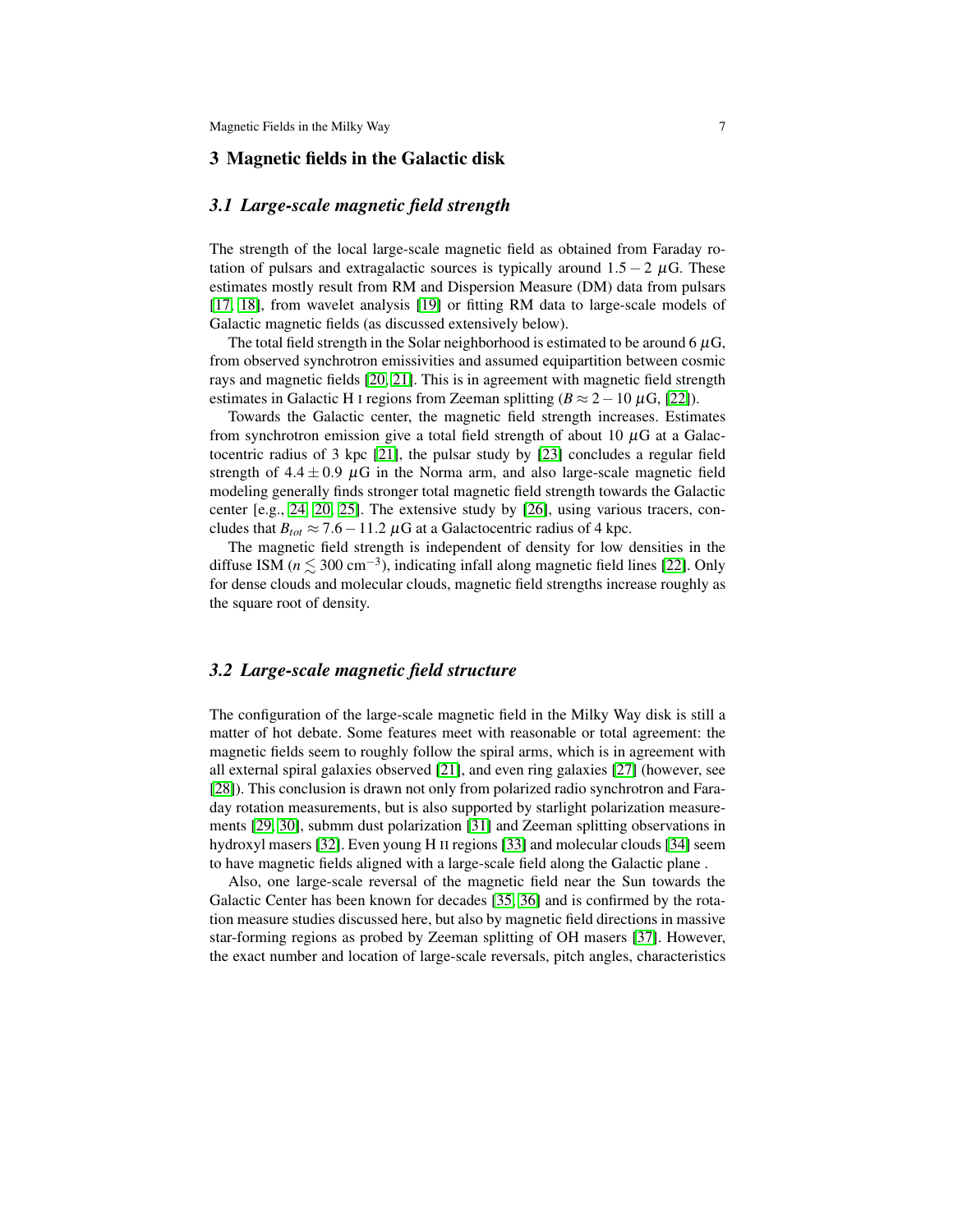of the turbulent magnetic field as a function of location and properties of the magnetic field close to the Galactic Center are still under discussion.

The past decade has seen a surge in studies using ad-hoc Galactic magnetic field models such as axisymmetric, bisymmetric or ring-shaped magnetic fields to fit to observational data. The goal is to determine free fit parameters such as magnetic field configuration, pitch angle and strength. Table [1](#page-10-0) shows a brief and necessarily incomplete summary of these models and some of their properties, as an attempt to make the differences between these models insightful, and to draw conclusions from this large body of work by many authors. Many of these models contain complexities that cannot all be captured in a simple table, e.g. models include radially declining magnetic field strengths or use different ways to incorporate large-scale magnetic field reversals. Also, the models use various models of thermal and/or cosmic ray electron densities, which we do not discuss here at all. The range of conclusions in these papers is much wider than noted in the table; here we focus on modeling results about the magnetic field strength and structure only.

It is highly non-trivial to compare the results from these models since they are so heterogeneous: most models use different input configurations for magnetic fields, thermal electron density and cosmic ray density, and use the various magnetic field parameters as either input or output parameters. However, some consensus seems to appear: most models tend to favor axisymmetric magnetic field models with one reversal just inside the Solar circle [\[24,](#page-20-2) [38,](#page-20-16) [16,](#page-19-15) [12\]](#page-19-11). These best fit configurations (sometimes with some embellishments) have been taken as fixed input in subsequent papers, in order to determine e.g. out-of-plane magnetic fields [\[11\]](#page-19-10), or the pitch angle and synchrotron spectral index [\[39\]](#page-20-17). However, careful analysis of pulsar RMs by [\[40\]](#page-20-18) proved that none of the three widely used magnetic field models (axisymmetric, bisymmetric, ring) are consistent with the data. These authors conclude that the magnetic field of the Milky Way must be more complex than one simple dynamo mode, possibly a combination of modes, as observed in some external galaxies (see R. Beck's Chapter, this Volume).

One notable difference in results can be seen in models based mostly on pulsars and models based mostly on extragalactic sources. RMs of extragalactic sources average magnetic field and density fluctuations over the complete line of sight through the whole Galaxy. Pulsar RMs only probe the line of sight to the individual pulsar, or even the path length between two pulsars in close projected proximity on the sky, which is a shorter distance and much more variable over small coordinate differences. In addition, RMs from extragalactic sources tend to be averaged over some region in the sky in order to diminish contributions from their intrinsic RM and from the turbulent Galactic ISM. Therefore, RMs measured from pulsars tend to show much more influence of the small-scale magnetic field component. Good examples of this are presented in [\[18\]](#page-19-17), who used RMs from pulsars. They did not use any model but constructed a magnetic field configuration by looking at sign reversals of pulsar RMs in arms or interarms. Their data confirmed a counter-clockwise field in the Carina-Sagittarius spiral arm and suggest a counter-clockwise field in the Perseus. They find an abundance of small-scale structure in RM sign, which they interpret as clockwise magnetic fields in the interarm regions and counter-clockwise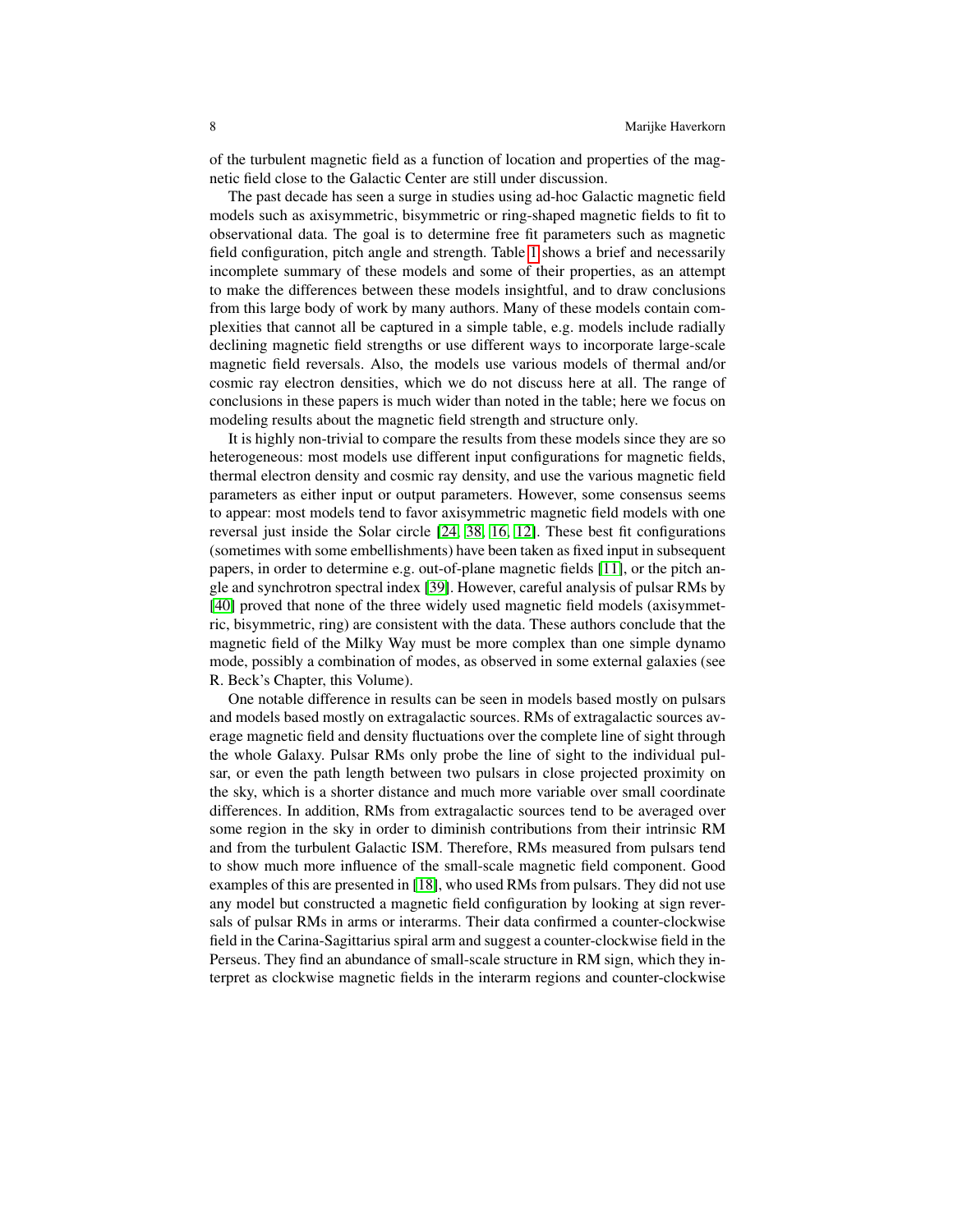magnetic fields in the spiral arms, indicating large-scale magnetic field reversals at every arm-interarm boundary. Magnetic field modeling by [\[25\]](#page-20-3) confirm reversals at every arm-interarm boundary, but find results at  $> 3\sigma$  only for the Crux and Norma arms and the interarm region in between.

Fig [4,](#page-8-0) reproduced from [\[7\]](#page-19-6), nicely illustrates the intermediate-scale structure in RMs from pulsars, which are interpreted in the literature as reversals along spiral arm directions [\[18\]](#page-19-17) or as intermediate-scale fluctuations in the field [\[7\]](#page-19-6). As an



<span id="page-8-0"></span>Fig. 4 Bird's-eye view of the Milky Way, where the blue squares (red circles) denote the location of a pulsar with a positive (negative) RM. The size of the symbol is proportional to the square root of RM. Magnetic field strengths derived and interpolated from these pulsar data are given in redblue color scale (where  $B > 3 \mu$ G is saturated). The green arrows give the predominant direction of parallel magnetic field in a certain region. Image reproduced from [\[7\]](#page-19-6).

example of the difference with modeling results including extragalactic sources, I mention [\[41\]](#page-20-19), who analyzed the Milky Way's magnetic field RM data of pulsars and extragalactic sources combined. They divide up the Galactic disk in three separate longitude ranges and concluded that there is no simple configuration which fits the whole Galactic plane sufficiently well, see Fig. [5.](#page-9-0) They also conclude that not more than one large-scale field reversal is needed to explain the data.

One way to decrease the influence of small-scale structure on pulsar RM measurements is by averaging these data as well before analysis of the structure. This can be done e.g. by wavelet analysis [\[42\]](#page-20-20), using pulsar RMs. Using this method, [\[19\]](#page-19-18) only obtained reliable results a few kpc from the Sun due to sparsity of data beyond. However, these authors found evidence for one magnetic field reversal at a distance of  $0.6 - 1$  kpc towards the Galactic center, and an other reversal between the Perseus and (local) Orion arm, in agreement with some earlier studies [\[43,](#page-20-21) [44\]](#page-20-22). However, [\[45\]](#page-20-23) show that the anomalous RMs interpreted as a large-scale reversal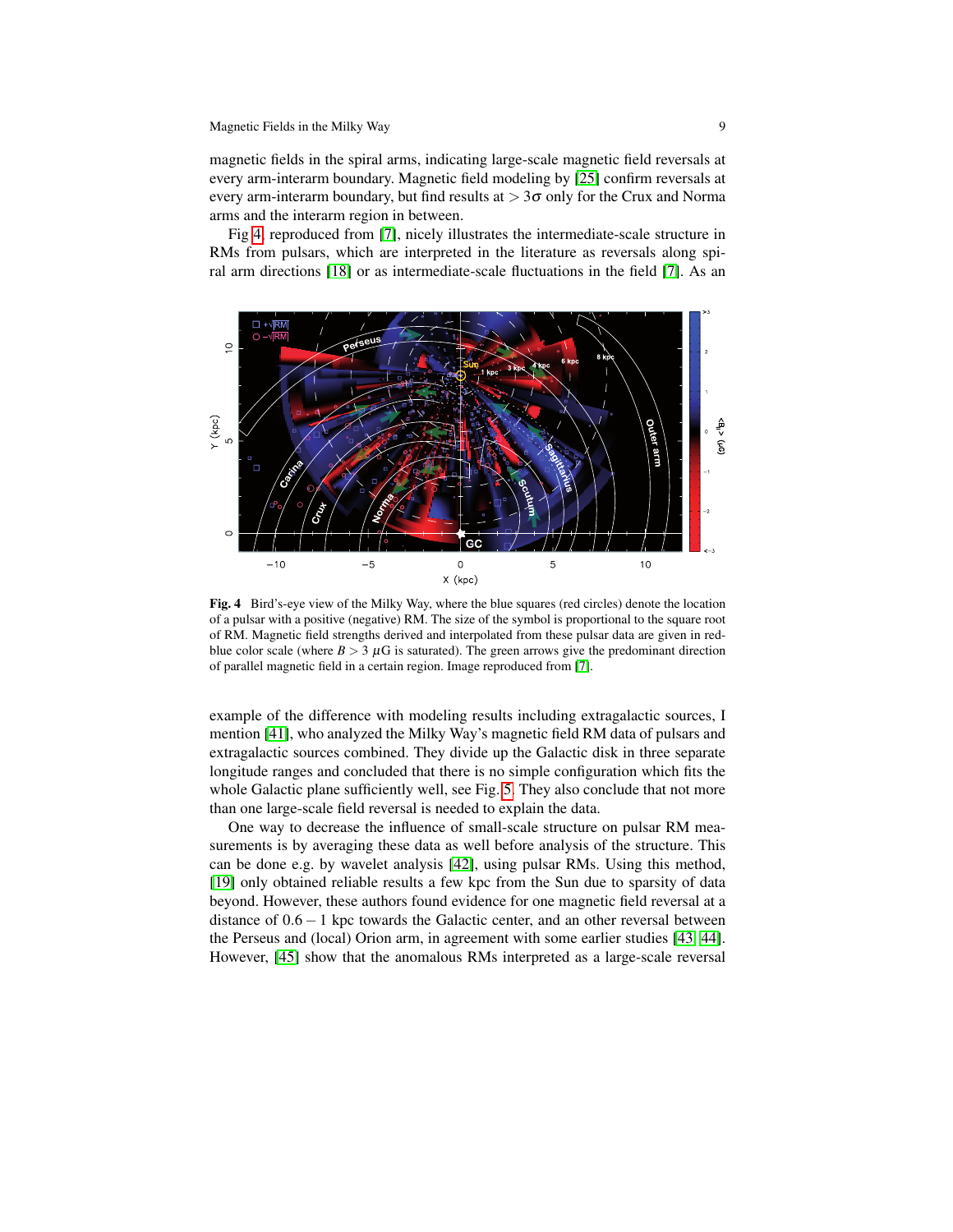10 Marijke Haverkorn



<span id="page-9-0"></span>Fig. 5 Left: Bird's-eye view of the Milky Way, where the Galactic Center is at  $(X, Y) = (0, 0)$  and the Sun is at  $(X, Y) = (0, 8.5)$  kpc. The small circles within the Galaxy denote observed pulsar RMs, large circles around the Galaxy show observed extragalactic source RMs in the Galactic plane, boxcar-averaged over 9° in longitude with a step size of 3°. The background color scale presents predicted RMs at each location according to the model in the right hand figure. *Right:* Model of Galactic magnetic field in which the Galaxy is divided up into three regions. Color denotes magnetic field strength. Outer Galaxy: logarithmic spiral with  $p = -11.5^{\circ}$ ; fourth Galactic quadrant: model from [\[24\]](#page-20-2); first quadrant: ASS+RING model from [\[38\]](#page-20-16). Image reproduced from [\[41\]](#page-20-19).

towards the Perseus arm can be explained by anomalous RMs due to the influence of H II regions along the line of sight.

There is some evidence to suggest that the one well-determined large-scale reversal in the disk magnetic field does not follow the Sagittarius-Carina arm exactly, but slices through it [\[24,](#page-20-2) [41,](#page-20-19) see also Fig. [5\]](#page-9-0), a phenomenon that has been seen in the nearby spiral galaxy M51 as well [\[46,](#page-20-24) [47\]](#page-20-25). In addition, the magnetic field towards the outer Galaxy *l* ∼ 180◦ may be closer to circular rather than spiral [\[48,](#page-20-26) [41\]](#page-20-19).

Also, many studies provide evidence for a dominant even symmetry of the local regular field in the disk with respect to the Galactic plane [\[19,](#page-19-18) [16,](#page-19-15) [49,](#page-20-27) [50\]](#page-20-28).

### *3.3 The pitch angle of the magnetic spiral arms*

Estimates of the pitch angle of the Milky Way's magnetic spiral arms are widely varying, depending on the tracer used to determine this angle. [\[51,](#page-20-29) [52\]](#page-20-30) collected pitch angle estimates from 1980 to 2001, obtained from H I and H II gas, pulsars, dust, CO, rotation measures and O stars, which vary from  $-5^\circ$  to  $-21^\circ$ . His weighted average is  $p = -12^\circ \pm 1^\circ$ . Polarized starlight indicates a pitch angle of  $p = -7.2^{\circ} \pm 4.1^{\circ}$  [\[29\]](#page-20-7), consistent with the other estimates.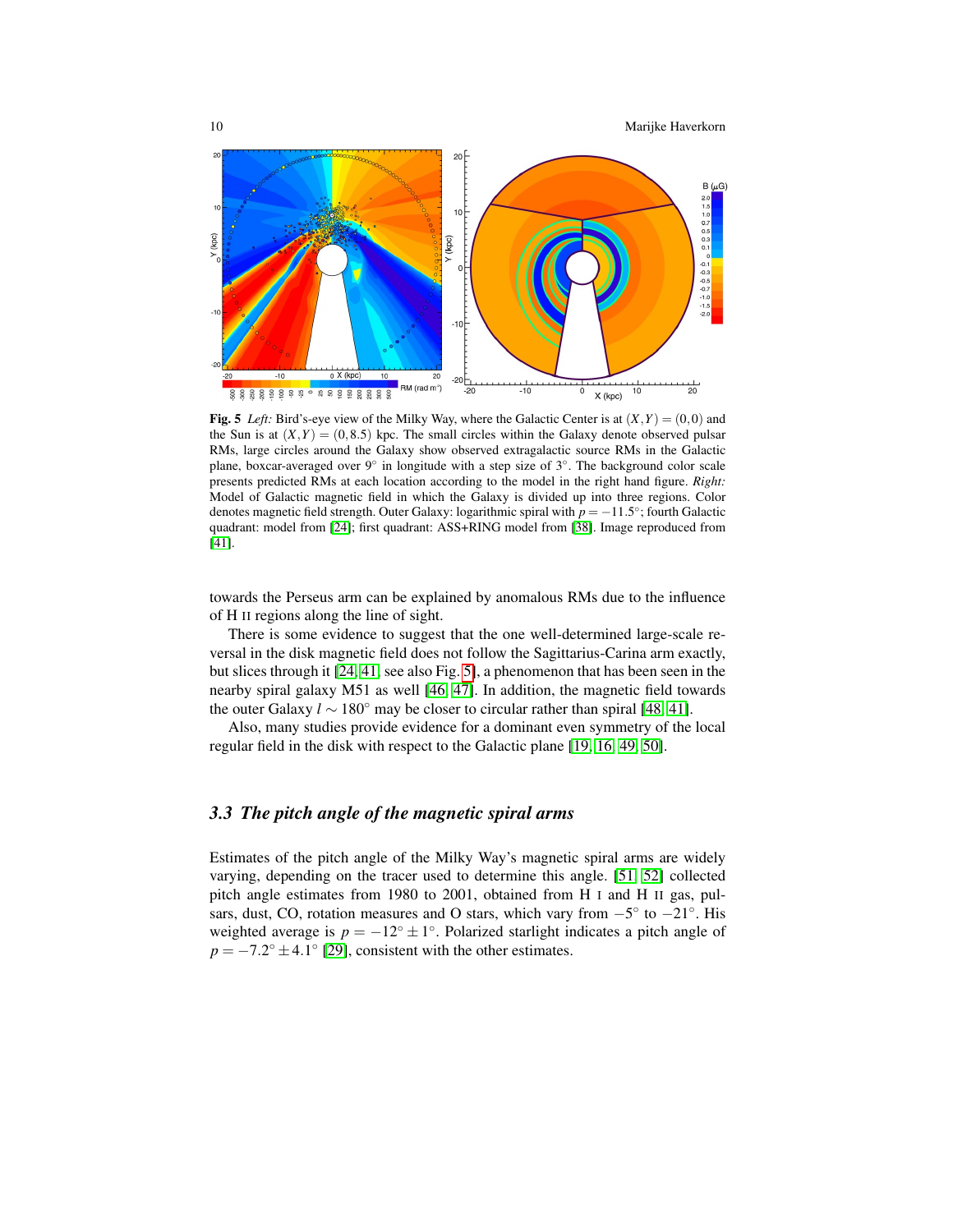<span id="page-10-0"></span>Table 1 Table summarizing models comparing Milky Way magnetic field configurations to various observational tracers. Note the incredible range of possible data, models, fixed parameters and output parameters. Column 1 gives the reference to the paper, column 2 details the used tracers and column 3 notes whether the model pertains to the Galactic disk, the halo, or both ('all'). Column 4 summarizes the ad-hoc models used for each paper, and Column 6 (some of) the main results. Column 7 gives the pitch angle of the *disk* field, where 'IN' is added if this pitch angle was a fixed input value. Symbols are as defined in the text.

| ref | $TRACERa$                  | D/H                               | MODELS <sup>b</sup>             | <b>MODEL RESULTS</b>                            |                               |
|-----|----------------------------|-----------------------------------|---------------------------------|-------------------------------------------------|-------------------------------|
|     | [24] 149 EGS RMs           | $\overline{Q4^c}$<br>disk         | spiral                          | one reversal                                    | $\frac{p}{-11.5^{\circ}}$     |
|     | 120 pulsar RMs             |                                   |                                 |                                                 |                               |
|     | [39] WMAP5 <i>I</i> 23GHz; | all                               | modified log spiral             | $B_z = 0.4 \mu G$                               | $-30^\circ$                   |
|     | <b>ARCHEOPS 353GHz</b>     |                                   | $B_z + B_{ran}$                 |                                                 |                               |
|     | <i>I</i> 408MHz            |                                   |                                 |                                                 |                               |
|     | $[12]$ $I$ 408MHz          | disk                              | ASS, log spiral,                | $B_{reg}: B_{ran}: B_{ani} = 1:5:4$             | $\overline{-11.5^{\circ}}$ IN |
|     | WMAP P 23GHz               |                                   | $B_{ran}$ , compression         | Field config as in model 1                      |                               |
|     | 269 EGS RMs                |                                   |                                 |                                                 |                               |
|     | [16] WMAP5 PI 23GHz        | disk                              | BSS/ASS-S/-A,                   | no good models,                                 | $+35^\circ$                   |
|     | 1433 EGS RMs               |                                   | ring, lit. models               | disk and halo separate                          |                               |
|     | [11] WMAP7 PI 23GHz        | all                               | spiral, $B_{ran}$ , $B_{ani}$ , | one reversal $B_{ani} = 1.7B_{reg}$ ,           | $\overline{-11.5^{\circ}}$ IN |
|     | $\geq$ 37000 EGS RMs       |                                   | B <sub>z</sub>                  | $B_z = 4.6 \mu$ G at GC <sup>d</sup>            |                               |
|     | $[40]$ 482 pulsar RMs      | disk                              | ASS, BSS, ring                  | no good models, slight prefer-                  |                               |
|     |                            |                                   |                                 | ence for ASS                                    |                               |
|     | [53] <i>I</i> 408MHz       | halo                              | BSS, $B_{ran}$                  | $B_{ran} = 0.57 B_{reg}$                        | $-8.5^\circ$                  |
|     | WMAP PI 23GHz              |                                   |                                 |                                                 |                               |
|     | $[25]$ 133 pulsar RMs      | $\overline{Q^{4}}^{\overline{d}}$ | log spirals                     | QSS/many reversals preferred                    |                               |
|     | 107 EGS RMs                | disk                              |                                 |                                                 |                               |
|     | [15] WMAP3 PI 23GHz        | halo                              | log spirals, $B_z$              | $B_z$ at 25° tilt                               | $-55^\circ d$                 |
|     | [49] $\geq$ 37000 EGS RMs  | all                               | ASS, BSS, ring                  | ASS best in disk; odd in halo                   | $-5^\circ$                    |
|     |                            |                                   |                                 |                                                 |                               |
|     | [54] WMAP5 PI 23GHz        | halo                              | ASS, BSS, ring,                 | ASS preferred, $B_z = 1 / m u G - 24^{\circ e}$ |                               |
|     |                            |                                   | bi-toroidal, $B_7$              |                                                 |                               |
|     | [38] <i>I</i> 408MHz       | all                               | ASS, BSS, ring                  | ASS best in disk, odd in halo $-12^{\circ}$ IN  |                               |
|     | WMAP PI 23GHz              |                                   |                                 |                                                 |                               |
|     | $I + PI$ 1.4GHz            |                                   |                                 |                                                 |                               |
|     | $[55]$ 354 pulsar RMs      | disk                              | rings with $p$                  | one reversal only                               | $-12^{\circ}$ IN              |
|     | [41] 1373 EGS RMs          | disk                              | ASS, BSS, ring                  | no single model                                 | $0^{\circ}$ or                |
|     | 557 pulsar RMs             |                                   | combinations                    | for complete Galaxy                             | $-11.5^{\circ}$ IN            |
|     |                            |                                   |                                 |                                                 |                               |

 $a<sup>a</sup> I$  = total intensity; *PI* = polarized intensity; EGS = extragalactic sources; WMAP*i* = Wilkinson Microwave Anisotropy Probe data over *i* years.

 $<sup>b</sup>$  ASS = axisymmetric spiral; BSS = bisymmetric spiral; QSS = quadrisymmetric spiral; -A/-S =</sup> (anti-)symmetric with respect to Galactic plane.

 $c$  Q*i* = *i*th quadrant of the Milky Way; GC = Galactic Center.

*d* taking into account their deviating definition of pitch angle, see Section [2.3.](#page-5-1)

<sup>*e*</sup> actually given as  $p = +24^\circ$  in the paper, but with the opposite definition of azimuth direction.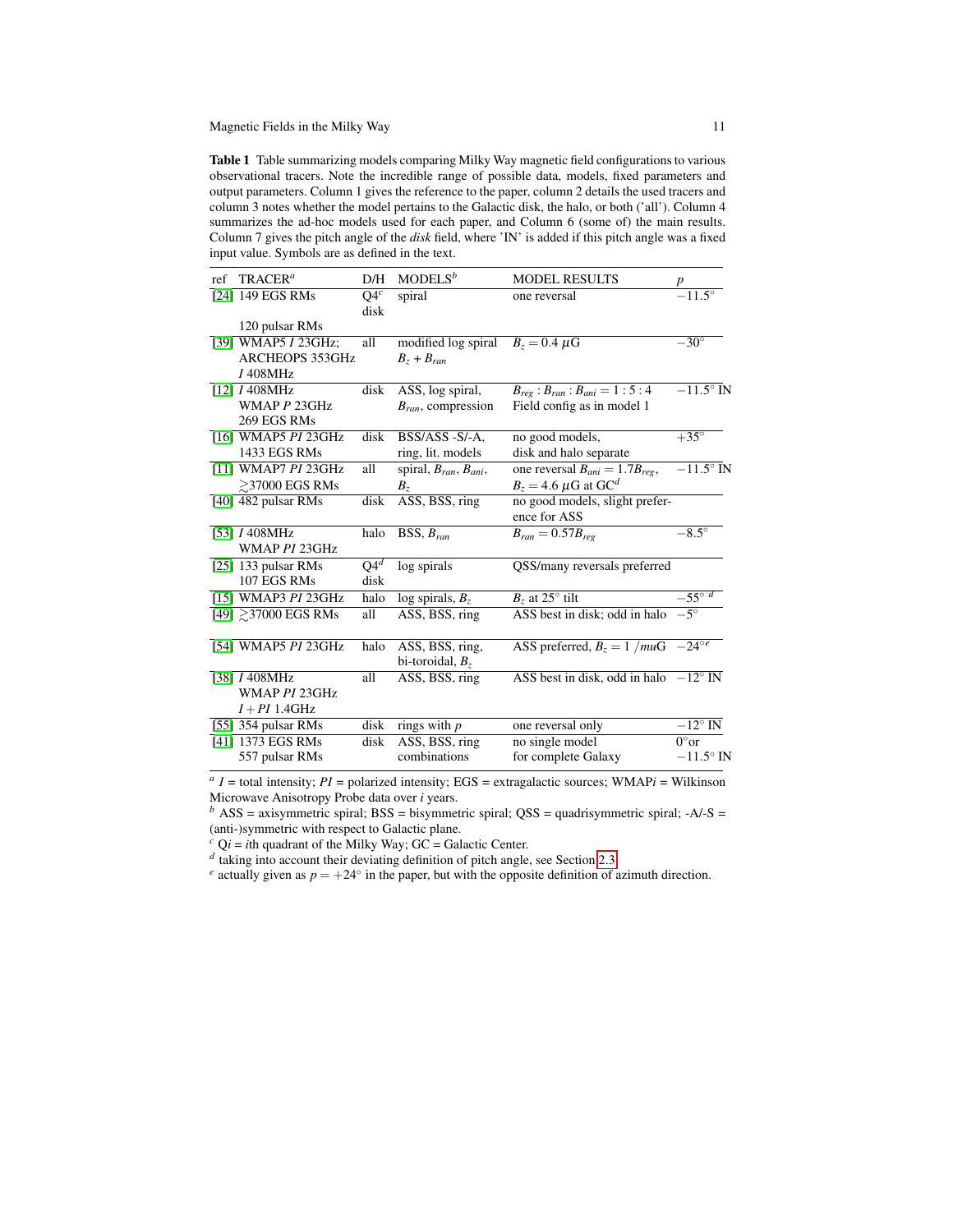The magnetic field models in Table [1](#page-10-0) based on RM data give pitch angles in the range *p* ∼ −5° to−15°, while models fitting to high-frequency (mostly WMAP) polarized synchrotron emission data tend to find much higher pitch angles *p* ∼ −25◦ to  $-30^\circ$  (except for [\[53\]](#page-20-31), who find  $p = -8.5^\circ$  based on the WMAP degree of polarization, modeling a BSS spiral field and adding a turbulent component to match the observed depolarization). As a notable exception, [\[16\]](#page-19-15) finds a high (and oppositely directed!) pitch angle  $p = +35^\circ$ , based on RMs, but warns that this result is "highly" model dependent". Indeed, they describe that fixing the pitch angle at  $p = -12°$  in their best-fit model only decreases the fitting quality slightly.

Using the straightforward method of comparing longitude-dependences of RMs of extragalactic sources in the first and fourth quadrants, [\[56\]](#page-21-0) conclude that the Milky Way has a bisymmetric structure towards the inner disk and an axisymmetric pattern towards the outer disk with an "inward spiral pitch angle" of  $5.5^{\circ} \pm 1^{\circ}$ . However, their pitch angle calculation assumes that the sign changes in RM in the first and fourth quadrant are due to the same spiral arm, which would actually indicate a pitch angle of  $p = +5.5^{\circ}$ , i.e. a trailing instead of a leading spiral. The longitudes of the changes in RM sign in the first and fourth quadrants are more plausibly due to the Local Arm in the first quadrant and the Carina arm in the fourth, in which case their pitch angle estimate is based on an incorrect assumption.

#### *3.4 Turbulent magnetic fields in the disk*

The strength of the random, turbulent magnetic field component can be estimated from RM fluctuations, combined with an estimate of thermal electron density<sup>[3](#page-11-0)</sup>. [\[57\]](#page-21-1) performed this analysis in a small region in the Galactic plane in the 4th quadrant and found a random field strength of  $B_{ran} \gtrsim 1.3 \mu$ G. Large-scale magnetic field models that include the turbulent magnetic field as a free parameter find  $B_{ran} \sim$  $3 - 4 \mu$ G [e.g., [12,](#page-19-11) [38\]](#page-20-16). However, the estimates for the regular and total magnetic field strengths would suggest a slightly larger value for the turbulent component, i.e.  $B_{ran} = \sqrt{B_{tot}^2 - B_{reg}^2} \approx 5.5 \; \mu \text{G}.$ 

Under the assumption of a Faraday screen, [\[58\]](#page-21-2) find that  $B_{ran}/B_{reg,\perp} \lesssim 2$  in a relatively small field of view at the anti-center at Galactic latitude  $b = 20^\circ$ , based on synchrotron depolarization. In two other relatively small fields out of the Galactic plane, [\[59\]](#page-21-3) find  $B_{ran} \approx 1 - 3 \mu$ G and an unusually low ratio of random to regular magnetic field components  $B_{ran}/B_{reg} = 0.7 \pm 0.5$ . However, both these regions are located in the extended, high-polarization Fan region, which is thought to have a higher contribution of the regular magnetic field than the average ISM [\[60\]](#page-21-4). This unusually low value of magnetic field ratio agrees with the higher-frequency synchrotron polarization study of [\[53\]](#page-20-31), which however includes the anisotropic random

<span id="page-11-0"></span><sup>&</sup>lt;sup>3</sup> Since RM fluctuations and synchrotron depolarization trace the isotropic random field and the parallel component of the ordered random field (see Fig. [1\)](#page-3-0), the strengths cited are a combination of these two components.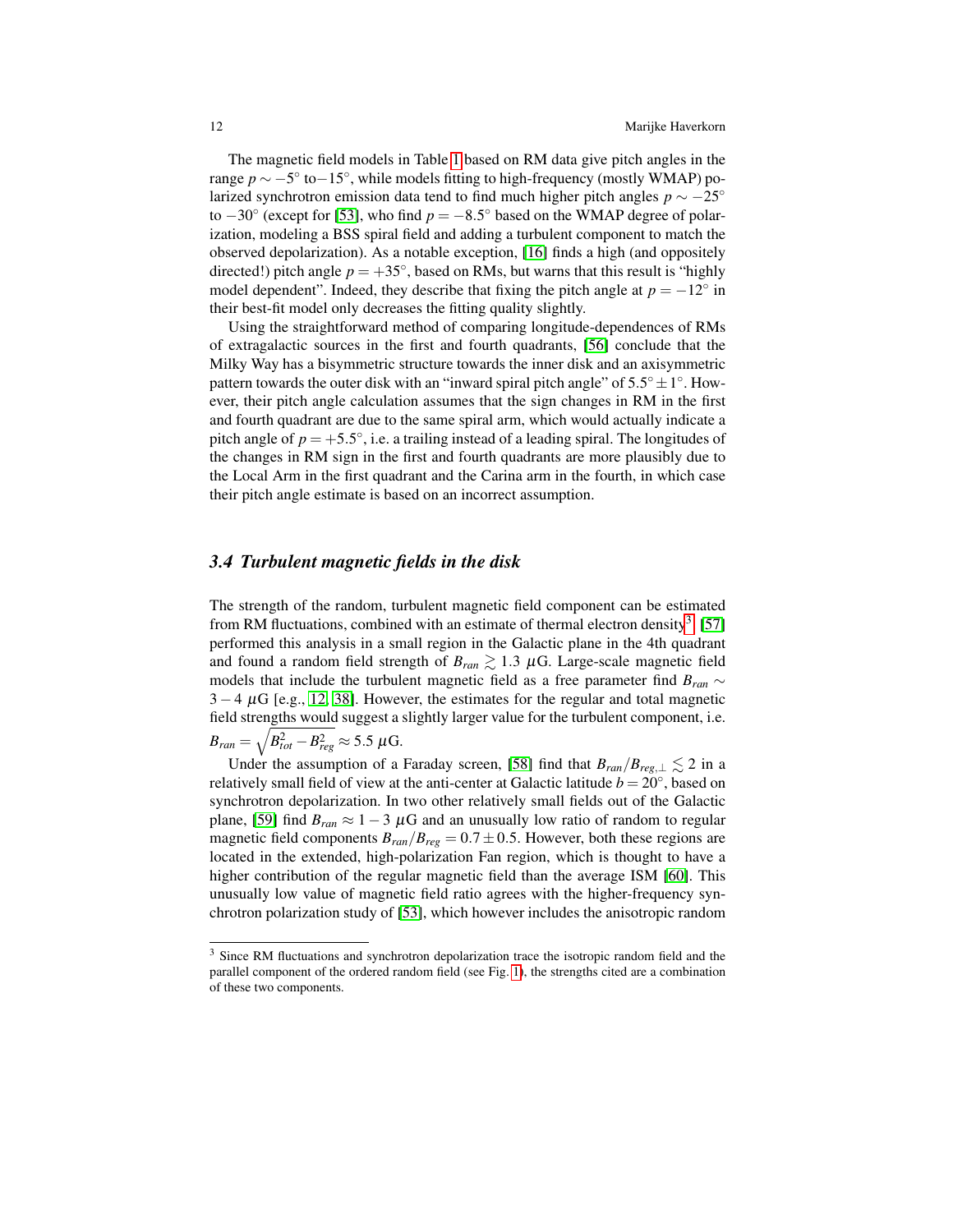field component in their regular field strength calculation, plausibly explaining the low random-to-regular magnetic field ratio.

The power spectrum of magnetic field is difficult to measure directly, but information about the field can be derived from power spectra or structure functions of RM, assuming some distribution of thermal electron density fluctuations. RM fluctuations follow a power law, although the slope tends to be flatter than Kolmogorov [\[61,](#page-21-5) [44\]](#page-20-22). Early studies covering large parts of the sky conclude that the outer scale of the turbulent magnetic field, connected to the energy injection scale of the dominant source, is ~ 100 pc [\[62,](#page-21-6) [63\]](#page-21-7). However, when distinguishing spiral arms and interarm regions explicitly, the turbulent outer scale in spiral arms seems to be much smaller, only a few parsecs [\[64,](#page-21-8) [65,](#page-21-9) [66\]](#page-21-10). Small outer scale estimates like this are also found from anisotropies in TeV cosmic ray nuclei [\[67\]](#page-21-11), and from analysis of fluctuations in radio synchrotron emission in the Fan region [\[68\]](#page-21-12).

Finally, there is evidence for an anti-correlation between small-scale magnetic field structure and density, at least in the denser ISM: denser components display more disordered magnetic field structure in submm BICEP data in the Galactic plane [\[31\]](#page-20-9).

#### <span id="page-12-0"></span>4 Magnetic fields in the Galactic Halo

The strength of the magnetic field in the Galactic halo<sup>[4](#page-12-1)</sup> is estimated to be between  $2 - 12 \mu$ G from the best-fit models in Table [1.](#page-10-0) The field in the halo is thought to be fairly uniform: the average line of sight component of the magnetic field at high latitudes (where the  $sin(b)$  dependence has been taken into account) has a standard deviation  $\sigma_B \lesssim 0.4 \mu$ G [\[69\]](#page-21-13). Using equipartition arguments, [\[70\]](#page-21-14) derived  $B_{ran} \approx$  $1 \mu$ G in the halo, indeed smaller than in the disk.

The scale height derived from synchrotron emissivity under the assumption of equipartition between cosmic rays and magnetic fields is about 5−6 kpc [\[71\]](#page-21-15). Using hydrostatic balance, including kinetic, magnetic and cosmic-ray pressures, [\[72\]](#page-21-16) find an almost linearly decreasing field strength from about 5  $\mu$ G in the plane to 1 − 2.5  $\mu$ G at 3 kpc height above the disk. [\[73\]](#page-21-17) used pulsar RMs to derive a magnetic field scale height of 1.5 kpc - the discrepancy with earlier estimates may be due to the fact that pulsar RMs only sample the large-scale, regular component of the field while equipartition estimates also take into account the turbulent component.

The northern and southern hemisphere have different properties. The RM variance is a factor of 2 higher toward the South Galactic Pole than toward the North Galactic Pole [\[74\]](#page-21-18). RM data also show a north-south asymmetry in RMs [\[19\]](#page-19-18), emphasized by [\[50\]](#page-20-28), who studied extragalactic source RMs in two distinct parts of the sky towards the outer Galaxy ( $100° < l < 117°$  and  $|b| > 15°$ ). They concluded that

<span id="page-12-1"></span><sup>4</sup> Two separate definitions of the Galactic halo with respect to the thick disk cause some confusion: The Galactic halo is regularly referred to as the region above the thick disk. However, in a second common use of the term Galactic halo it is equal to the thick disk. We use here the second definition, where the halo is equal to the thick disk.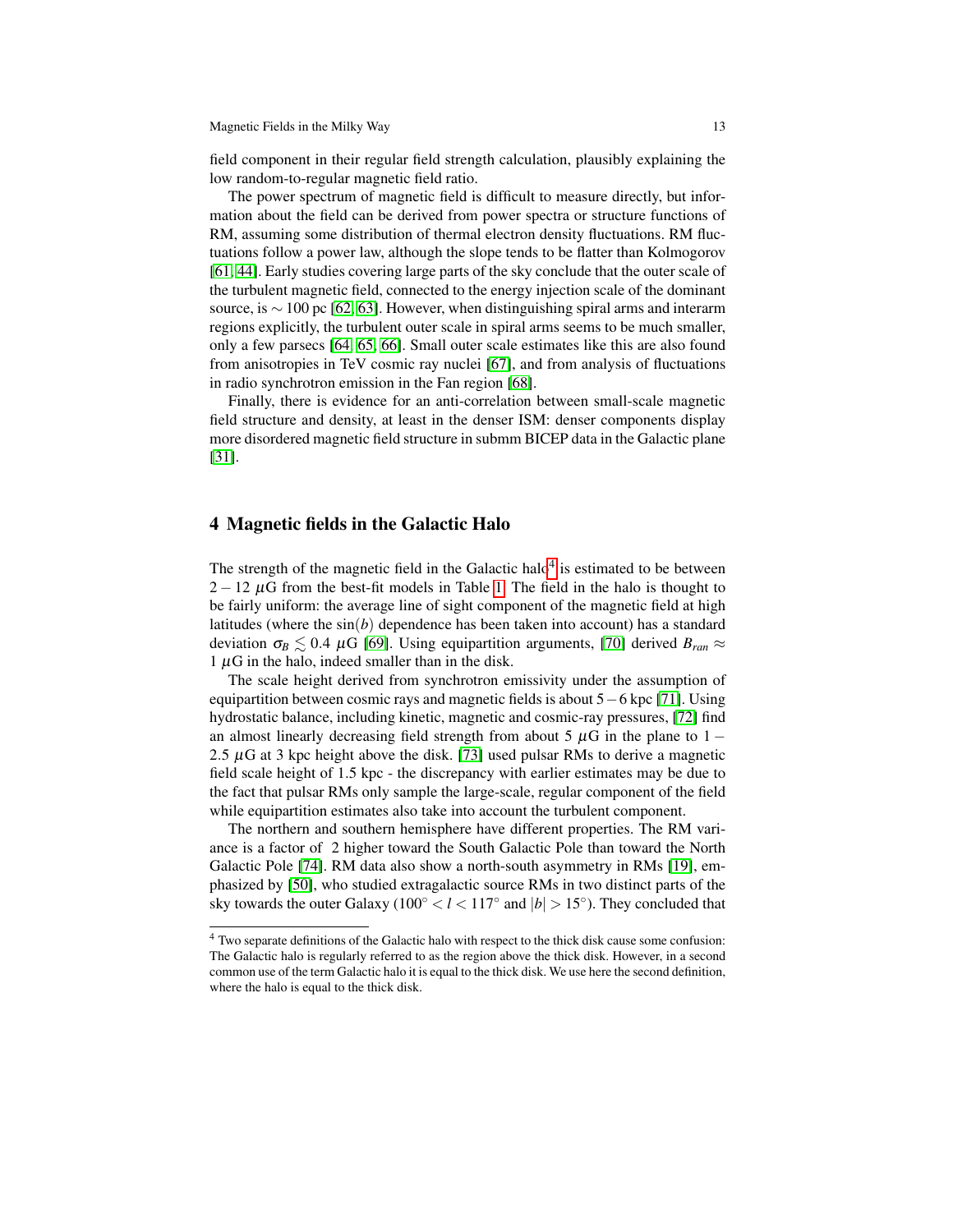the observations cannot be reproduced by symmetric exponential or double-toroidal Galactic halo fields as used in the literature. They find a higher halo field strength in the south ( $B_H \approx 7 \mu$ G) than in the north ( $B_H \approx 2 \mu$ G), and suggest that magnetic spiral arms might exist in the halo as well.

A large-scale vertical magnetic field at the Solar radius is small, if it exists at all. [\[70\]](#page-21-14) find from extragalactic source RMs towards the northern and southern Galactic pole at  $|b| > 70^\circ$  that there is no evidence for a large-scale vertical magnetic field component at the Solar radius in the northern hemisphere, while  $\langle B_z \rangle \approx 0.3 \mu$ G in the south. This is not necessarily due to an asymmetry in the large-scale vertical field, but can be due to differences in nearby structure in the two hemispheres. [\[75\]](#page-21-19) evaluated the vertical magnetic field from RMs from all  $NVSS<sup>5</sup>$  $NVSS<sup>5</sup>$  $NVSS<sup>5</sup>$  sources. Their conclusion that  $\langle B_z \rangle = 0.3 \pm 0.03 \mu$ G agrees with [\[70\]](#page-21-14) in the southern hemisphere, but they also find a small vertical magnetic field of  $\langle B_z \rangle = -0.14 \pm 0.02 \mu$ G in the northern hemisphere. [\[70\]](#page-21-14) attribute this difference to the North Polar Spur, which they removed from their data and [\[75\]](#page-21-19) did not. [\[73\]](#page-21-17) found a vertical magnetic field  $B_7 = 0.2 - 0.3 \mu$ G from south to north; however, they forced the direction of the field to be south-north or north-south and only fitted the field strength. Therefore, it is not possible to say whether their data would agree with the above conclusions. Small and varying vertical magnetic field strengths found in a field of view at  $l = 153^\circ$ ,  $0.5^{\circ} < b < 18^{\circ}$  by [\[77\]](#page-21-20) and at high Galactic latitudes  $b = 70^{\circ}$  [\[78\]](#page-21-21) probably reflect smaller-scale magnetic field fluctuations and not the large-scale field.

#### <span id="page-13-0"></span>5 Magnetic fields in the entire disk+halo system

Most models in Table [1](#page-10-0) do not only discuss the Galactic disk or halo but simultaneously fit both the disk and the halo, allowing for different configurations in disk and halo magnetic fields. [\[16\]](#page-19-15) tried to unify models of the Galactic disk and halo, using a number of different models from the literature. They concluded that the magnetic field structure in the Galactic disk and halo were different and cannot be captured by scaled-up versions of the same magnetic field configuration. Their best-fit model is a disk-even halo-odd (DEHO) field, which was shown to be theoretically possible if one attributes an important role to the Galactic wind in the dynamo process [\[79\]](#page-21-22). The conclusion of a best-fit DEHO field was also reached by [\[38\]](#page-20-16). These authors fitted 22.8 GHz synchrotron data from the Wilkinson Microwave Anisotropy Probe [WMAP, [80\]](#page-21-23) and rotation measures from 1090 extragalactic point sources to their models and argued that none of the available models were a good fit to the data. However, they could conclude that a disk magnetic field which was symmetric with respect to the Galactic plane was strongly favored. For the halo, a toroidal field which is anti-symmetric with respect to the plane was preferred. Indeed, this antisymmetric structure in the rotation measure sky with respect to the Galactic Center ("butterfly pattern"), only existent in the inner Galaxy, was already noticed decades

<span id="page-13-1"></span><sup>5</sup> NRAO VLA Sky Survey [\[76\]](#page-21-24).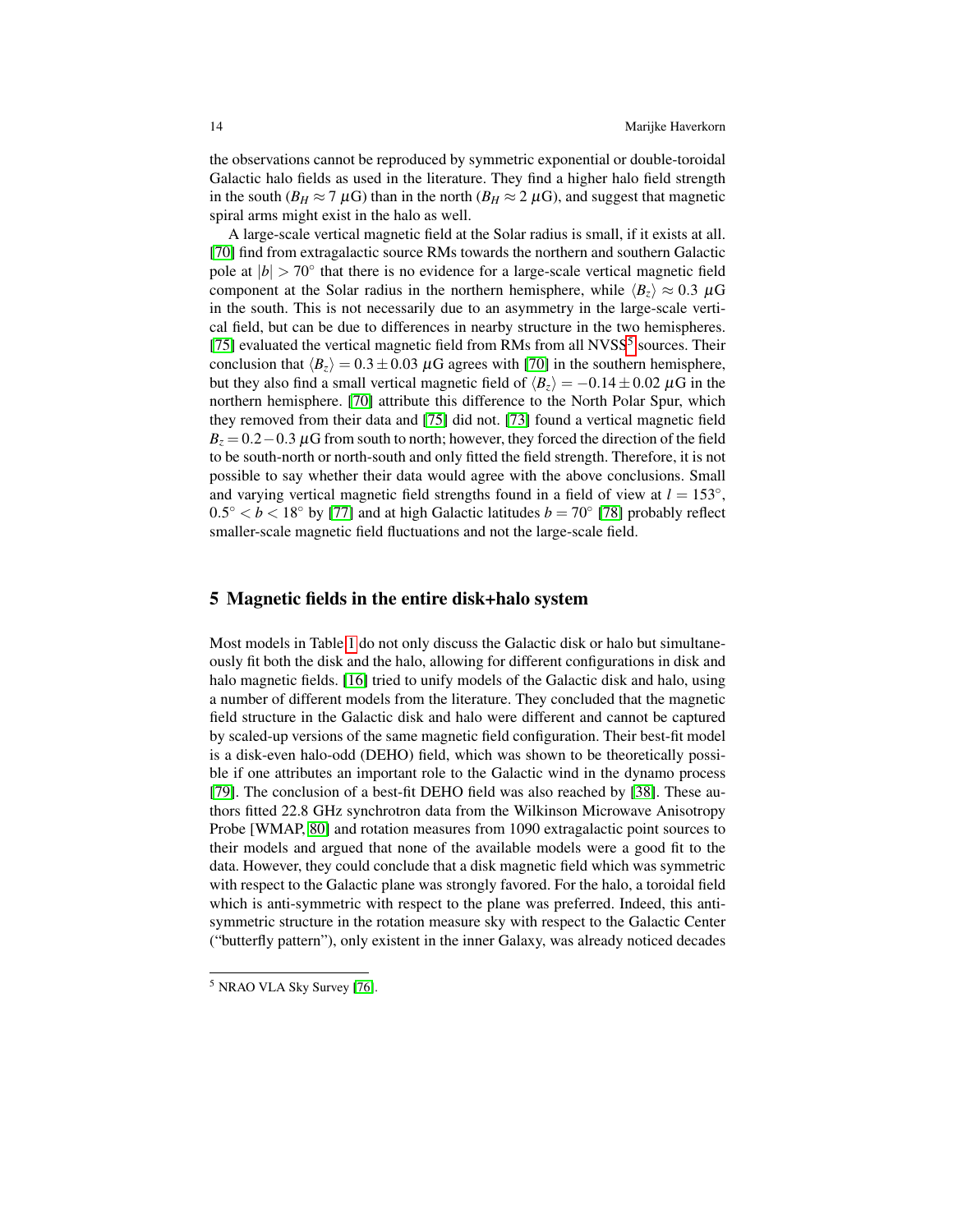ago [\[36\]](#page-20-14). This has been interpreted as an *A*0 dynamo [\[18\]](#page-19-17), i.e. a dynamo causing an *A*0 field configuration (see Section [2.1\)](#page-2-2), but has also been attributed to local structure [\[81,](#page-21-25) [74\]](#page-21-18). *A*0 dynamo models are also strongly inconsistent with modeling comparing near-infrared starlight polarization measurements, based on discrepancies in the Galactic disk. However, adding an even disk-component to these models (DEHO field) makes them inconsistent with observed degrees of polarization of near-infrared starlight [\[82\]](#page-21-26).

[\[12\]](#page-19-11) included an ordered (anisotropic random) component to the regular (coherent) and random Galactic magnetic field components in their model. Due to the large number of free parameters (22), some of which are degenerate, they choose to constrain some parameters using one observational data set only, and keeping these fixed while constraining other parameters. Due to these degeneracies and the large number of unknowns, the authors caution to not attach too much value to the absolute numbers they find for field strengths. They do argue that their ratio of the three field components regular:random:anisotropic random, of 1:5:3, is relatively robust. So they conclude that the anisotropic random field is stronger than the regular field component. In [\[83\]](#page-21-27), these authors use a more realistic cosmic ray distribution in the Galaxy and find that the random component is even larger with respect to the coherent component.

At the moment, the latest all-inclusive modeling attempt is presented in [\[11,](#page-19-10) [84\]](#page-21-28). [\[11\]](#page-19-10) include two new components for the magnetic field: a vertical, out-of-plane component similar to the X-shaped fields seen in external galaxies [e.g., [8\]](#page-19-7); and a contribution by anisotropic random magnetic fields. The latter is degenerate with an increased intensity of cosmic ray electrons over the usually quoted values [\[85\]](#page-21-29), but generally comparable in strength to the regular field. A random component for the magnetic field is added in [\[84\]](#page-21-28), which is allowed to vary in strength in 8 spiral regions. This complex magnetic field model now has 36 free parameters, making it exceedingly difficult to be confident that the true minimum in 36-dimensional parameter space has been found.

The set of papers which fit magnetic field models to radio polarization data at high frequencies ( $\geq$  22 GHz WMAP data) ([\[54,](#page-20-32) [39\]](#page-20-17)) tend to find a higher pitch angle than rotation measure studies of  $\sim 24^{\circ} - 30^{\circ}$ . Planck all-sky maps will provide additional observational constraints, which simulations show suggest the same high pitch angles [\[86\]](#page-21-30). A non-negligible vertical magnetic field component is needed in these models as well, currently at odds with conclusions from rotation measure analyses (Section [4\)](#page-12-0).

It may be possible in the near future to derive Galactic magnetic field structure from observations of arrival directions of Ultra-High Energy Cosmic Rays (UHE-CRs), but currently the sources and composition of UHECRs are too uncertain to constrain any Galactic magnetic field models [\[87\]](#page-21-31).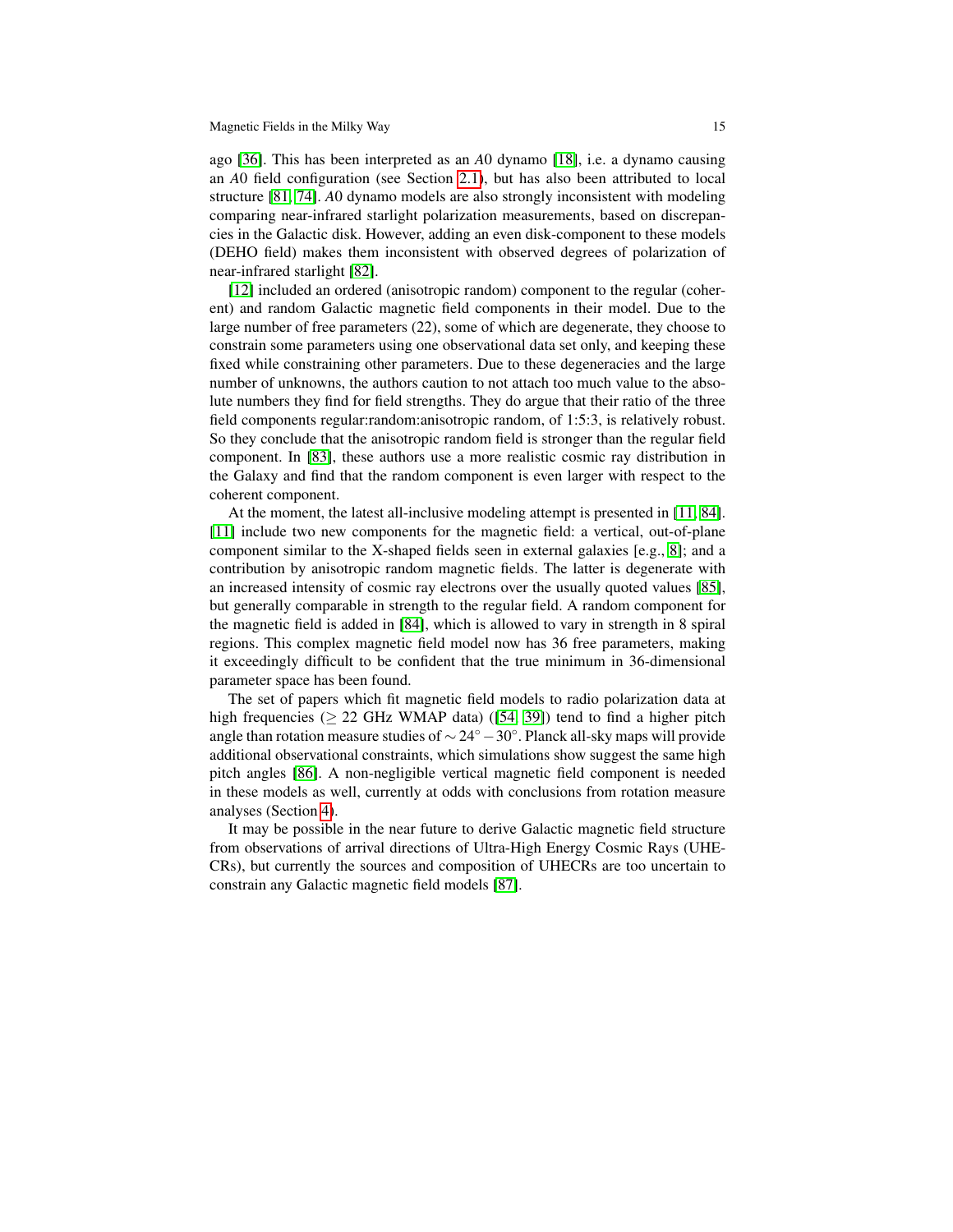#### <span id="page-15-0"></span>6 Summary and conclusions

In this Section, I present a short summary of observational knowledge of magnetic fields in the Milky Way, neglecting all subtleties discussed above. I will also try to draw some conclusions.

The strength of the magnetic field in the Solar neighborhood is fairly well determined. The regular, large-scale component  $B_{reg} \approx 2 \mu$ G, while the total magnetic field is  $B_{tot} \approx 6 \mu$ G. Estimates of the isotropic random magnetic field from magnetic field modeling of  $B_{ran} \approx 3-4 \mu$ G suggest that there exists also an anisotropic random field component of comparable strength to the random component. The magnetic field strength increases towards the inner Galaxy, and is independent of density for the diffuse interstellar gas.

The magnetic field direction in the Galactic disk most likely roughly follows the spiral arms. This is not always the case, since pitch angle estimates from modeling still vary, and there are concrete indications at several locations in the Galactic disk that the magnetic field direction does not coincide with the stellar or gaseous arms. The disk magnetic field is symmetric (even) with respect to the Galactic plane.

There is one large-scale magnetic reversal close to the Sun towards the inner Galaxy, but the existence and location(s) of more reversals is still under debate. The studies that rely mostly or totally on pulsar data indicate magnetic fields with more intermediate-scale structure (reversals) than studies (also) including extragalactic source RMs. This difference is likely due to the intrinsic differences in the data: extragalactic source RMs are averaged over the entire line of sight through the Galaxy and often over a patch of the plane of the sky as well, which washes out smaller scale structure partially. Fitting pulsar data would retrieve this smaller scale structure. However, pulsars with known RMs are concentrated in a few kpc from the Sun and their distances can be quite uncertain. Therefore, it is quite possible that what is interpreted as reversals along spiral arms are actually other intermediate scale structures caused by e.g. superbubbles.

The pitch angle of the magnetic field is roughly  $p \approx -5^\circ$  to  $-15^\circ$ , depending on tracer (rotation measure, starlight polarization, gas, CO, etc). A notable exception is modeling of high-frequency (i.e. Planck/WMAP frequencies and higher) synchrotron emission, studies of which consistently show higher pitch angles of  $p \approx -25^\circ$  to  $-30^\circ$ . The random magnetic field component shows a turbulent power spectrum with an outer scale of turbulence that is a few parsecs in the disk, possibly only the spiral arms, and up to  $\sim$  100 pc in the Galactic halo.

The magnetic field strength in the gaseous halo, or thick disk, is comparable to that in the disk, with an uncertainty of a factor  $2 - 3$ . The scale height is many kiloparsecs ( $\sim$  5 − 6 kpc), possibly smaller for the regular field component. There is a pronounced north-south asymmetry across the Galactic disk: the magnetic field variance is higher in the south. There is a small large-scale vertical magnetic field component towards the south  $B_z \approx 0.3 \mu$ G, while a small vertical magnetic field component towards the north could be attributed to the North Polar Spur.

The complete disk-halo system has been extensively modeled in the past decade, using a wide variety of observational tracers, magnetic field configurations and com-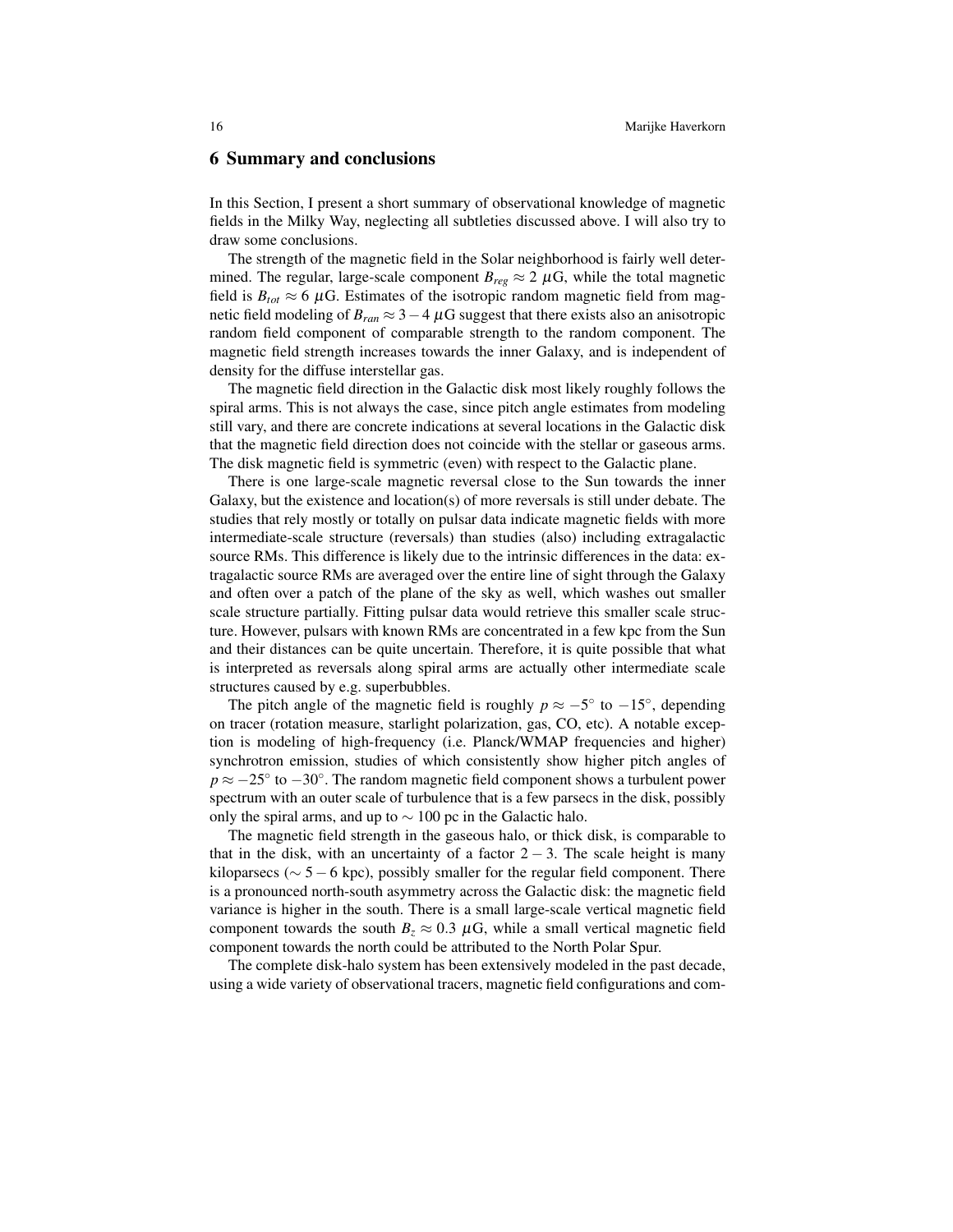ponents, thermal and cosmic ray density models, and input and output parameters. One property that all models share is that none of them gives a satisfactory fit to all the data. This is not surprising, seeing the immense complexity of the magnetic and gaseous structures observed in the Milky Way. Large loops of radio emission such as the North Polar Spur or Loop I to IV [\[88\]](#page-21-32) show influence of magnetic fields [\[89,](#page-22-0) [74\]](#page-21-18), created by supernovae blowing bubbles in the ionized interstellar gas, dragging the magnetic field with them. The named Loops are giant structures in the sky because they are located very close to the Sun and are therefore conspicuous on the sky. However, hundreds or even thousands more of these structures should exist in the rest of the Milky Way, all affecting the large-scale structure of the magnetic field. These and other local structures are virtually impossible to include in modeling and therefore often omitted. This is especially clear towards the Galactic anti-center, where the regular magnetic field is directed almost perpendicular to the line of sight and therefore has a negligible RM contribution in this direction. As [\[49\]](#page-20-27) note, any regular magnetic field model with a small pitch angle severely underestimates the amount of RM fluctuations observed in this direction. These local structures, combined with the location-dependent turbulent nature of the magneto-ionized medium, make this modeling a daunting enterprise.

The variety in conclusions from Galactic magnetic field models using different tracers and methods, indicates a large role of small-scale position-dependent turbulence, discrete structures, significant changes in pitch angle along a spiral arm, or – most likely – all of these. Variable pitch angles are also suggested by simulations of density waves including magnetic fields [\[90\]](#page-22-1). This explanation does make it more plausible why a ring-like magnetic field model gives fit results of comparable quality as the spiral arm models, or why deviations of magnetic field directions from gaseous and stellar pitch angles are found.

### <span id="page-16-0"></span>7 Epilogue

A number of recent technological and computational developments make a large expansion in parameter space related to studies of cosmic magnetic fields possible: Phased Array Feeds allow deep surveys of large parts of the sky in reasonable observing times; low frequency polarimetry is becoming possible thanks to sufficient computer power and technological expertise to build software telescopes, and finally large-scale galactic (but also extragalactic, intracluster) magnetic fields can be probed in (almost) three dimensions using Rotation Measure Synthesis [\[91\]](#page-22-2).

This has sparked renewed interest in the field of cosmic magnetism, as evidenced by the *Cosmic Magnetism Key Science Project* [MKSP, [92\]](#page-22-3) for the LOw-Frequency ARray LOFAR; the *Polarisation Sky Survey of the Universe's Magnetism* [POS-SUM, [93\]](#page-22-4) for the Australian Square Kilometre Array Pathfinder (ASKAP), and cosmic magnetism studies as part of the WODAN project [\[94\]](#page-22-5) using the APERTIF Phased Array Feeds on the Westerbork Synthesis Radio Telescope (WSRT). These are all exciting innovative telescopes and/or instruments currently under construc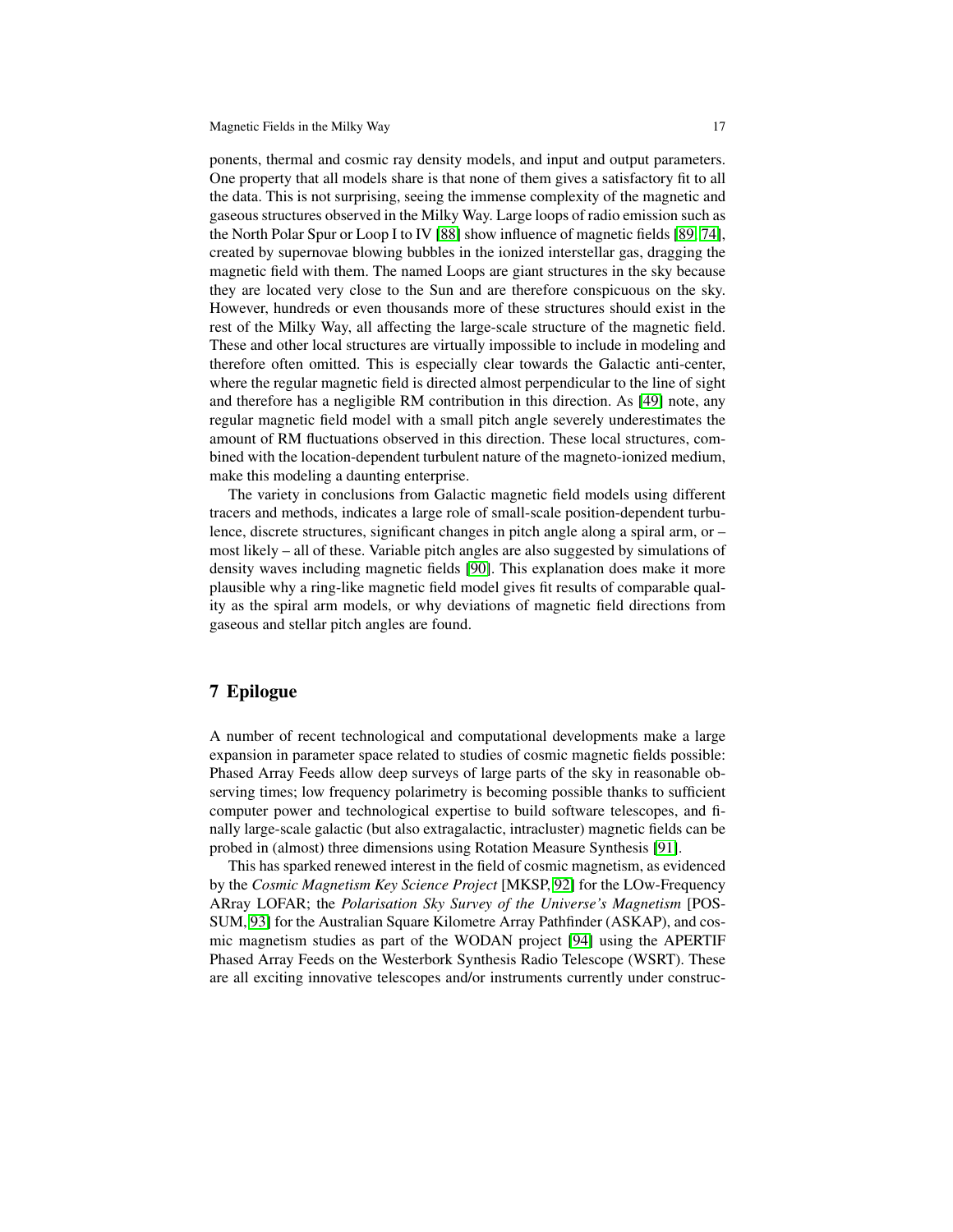tion. For details on magnetism studies with LOFAR, SKA, Planck and ALMA see the Chapters by R. Beck and W. Vlemmings in this Volume. I will discuss other important future and ongoing initiatives below.

#### *7.1 Galactic magnetism with existing instrumentation*

A number of large radio polarimetric surveys have recently been done or are in progress, with the aim of studying the magnetized ISM of the Milky Way, at a variety of frequencies.

Several surveys with the ALFA seven feed array on the Arecibo telescope are being performed, among which the Galactic ALFA Continuum Transit Survey [GALFACTS, [95\]](#page-22-6). GALFACTS will survey the whole Arecibo sky (declinations  $-1.33° < \delta < 38.03°$ ) in the frequency range 1225 – 1525 MHz down to a sensitivity of 90  $\mu$ Jy. Its main science goals are exploration of the Milky Way's magnetic field and the properties of the magnetized ISM. Observations have been progressing for four years and will be completed in 2013.

The lower Faraday rotation (and therefore more distant polarization horizon) at higher frequencies was the reason for the 6-cm Sino-German survey of the Galactic plane  $(10<sup>°</sup> < l < 230<sup>°</sup>, |b| < 5<sup>°</sup>)$  with the Urumqi 25-m single dish [\[96,](#page-22-7) [97,](#page-22-8) [98,](#page-22-9) [99\]](#page-22-10). This survey is mostly focused on the detection of discrete magnetized objects such as H II regions, supernova remnants and Faraday screens. At even higher frequencies of 5 GHz, the C-Band All-Sky Survey (C-BASS) will provide an all-sky polarimetric survey. Although its main science goal is providing characterization of foregrounds for Cosmic Microwave Background (CMB) polarization studies, it will also explore Galactic magnetic fields. Data acquisition is ongoing.

The S-Band Polarization All-Sky Survey (S-PASS) is a radio polarimetric study of the entire southern sky at 2307 MHz in a 184 MHz bandwidth, performed with the Parkes 64m single dish telescope with a polarization sensitivity better than 1 mJy/beam. The science goals of the survey are two-fold: characterizing polarized foregrounds for measurements of the B-mode of CMB Polarization, and exploration of Galactic magnetic fields. The survey observations are completed and first science results are being published [\[100,](#page-22-11) [101,](#page-22-12) [102\]](#page-22-13). The Southern Twenty-centimeter Allsky Polarization Survey (STAPS) was observed commensally with S-PASS and data processing is ongoing.

The largest ongoing project to map Galactic magnetism using existing instrumentation is the Global Magneto-Ionic Medium Survey [GMIMS, [103\]](#page-22-14). This project consists of a series of polarimetric surveys in the northern and southern hemispheres, from  $\sim$  300 MHz to  $\sim$  1800 MHz. Data acquisition for the southern-sky survey spanning 287−870 MHz with the Parkes telescope is completed and data processing in progress, while the STAPS survey described above will function as the high-band (1300−1800 MHz) southern-sky survey for GMIMS. For the high-band survey in the north (1277  $-$  1740 MHz), performed with the DRAO 26-m single dish [\[104\]](#page-22-15), observations have finished and data reduction is nearing completion, with first sci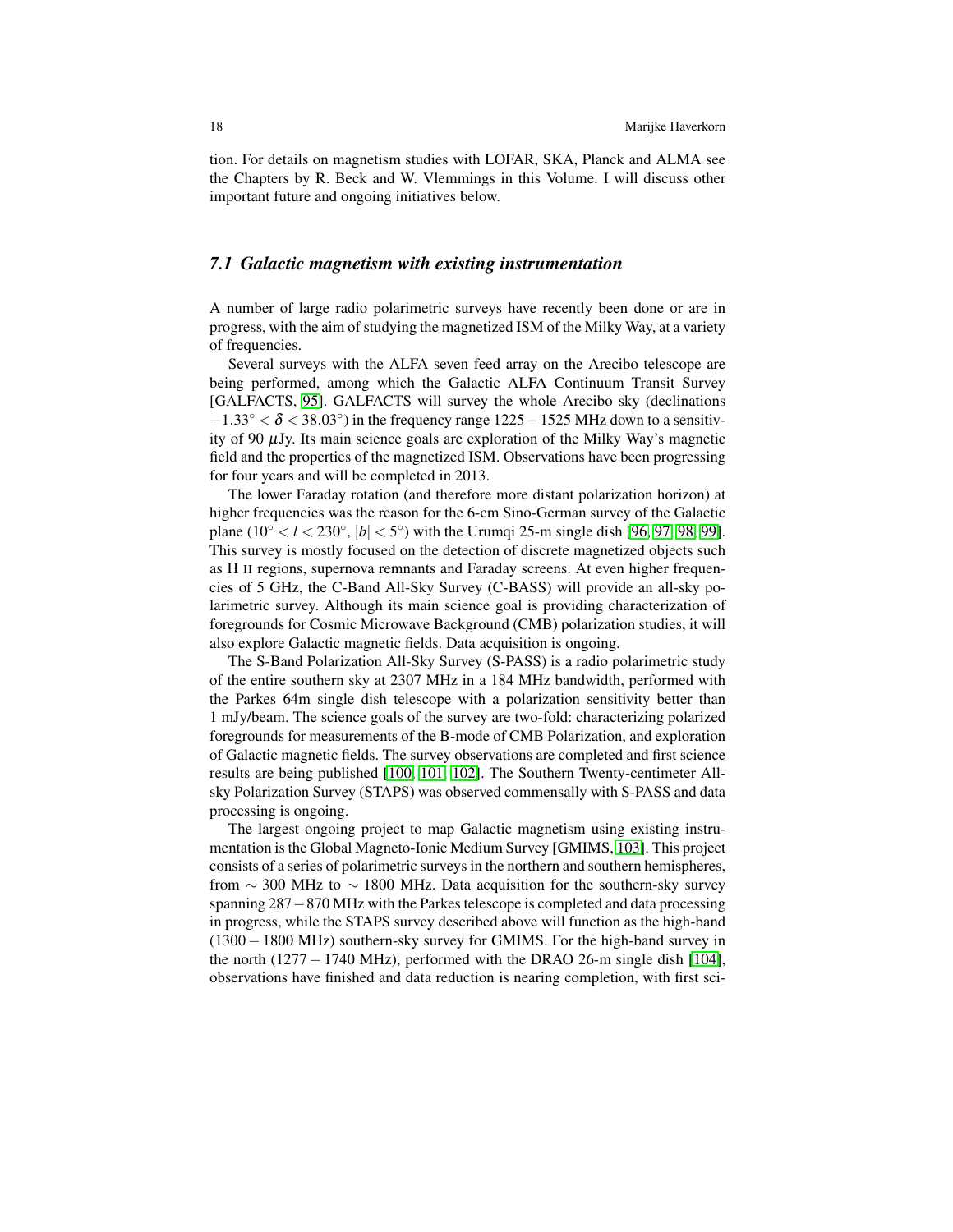ence results discussed in [\[81\]](#page-21-25). Options for observing the remaining GMIMS surveys are being considered.

With an angular resolution of  $30 - 60'$  and a frequency resolution of at least 1 MHz, GMIMS will provide the first spectro-polarimetric data set of the largescale polarized emission over the entire sky, observed with single-dish telescopes. The broad frequency coverage is of great importance for high resolution and broad sensitivity of Rotation Measure Synthesis. Therefore, the combined surveys with a 1500 MHz bandwidth will give unprecedented maps of Faraday depth over the whole sky, revolutionizing studies of the magneto-ionized ISM in the Galaxy using this method.

#### *7.2 Galactic magnetism with next-generation instrumentation*

The WSRT is being upgraded with phased array feeds named APERture Tile In Focus [APERTIF, [105\]](#page-22-16) with a 300 MHz bandwidth in the range of 1.0 GHz to 1.7 GHz. This upgrade will increase Westerbork's field of view with a factor 25 to about 8 square degrees, making it a wonderful survey instrument.

One of the key surveys to be performed with APERTIF is the Westerbork Observations of the Deep APERTIF Northern-Sky [WODAN, [94\]](#page-22-5). WODAN aims to image the whole northern sky down to 10  $\mu$ Jy rms with a broad bandwidth around 1400 MHz, and part of the sky a factor two deeper. It is mostly geared towards cosmology and other extragalactic science, with an observational aim to detect 30 million radio sources including 100,000 clusters, 10 million starbursting galaxies at  $z > 1$  and virtually all radio loud AGN in the Universe. However, many of these sources will emit polarized emission at this wavelength, which will be Faraday rotated by the Galactic magnetized ISM. This will provide an observational data set for Galactic magnetism studies far surpassing the currently available NVSS rotation measure data base [\[75\]](#page-21-19).

Similarly to WODAN in the northern sky, the southern sky will be surveyed by several projects on the Australian SKA Pathfinder [ASKAP, [106\]](#page-22-17). WODAN's sister survey is called Evolutionary Map of the Universe [EMU, [107\]](#page-22-18), but the data obtained is shared between EMU and a project dedicated to cosmic magnetism, named Polarization Sky Survey of the Universe's Magnetism [POSSUM, [93\]](#page-22-4). POSSUM aims to measure the Faraday rotation of 3 million extragalactic radio sources over 30,000 square degrees, which will allow major steps in characterizing the large-scale and turbulent components of the Galactic magnetic field, but also test (dynamo) theories for the origin and evolution of the Milky Way's magnetic field.

Finally, the Murchison Widefield Array [MWA, [108\]](#page-22-19), under development in Western Australia at the moment is a low-frequency radio interferometer at 80 − 300 MHz - analogous to LOFAR in the north but smaller; however, with an excellent uv-coverage on small baselines. Although its main science goals are the Epoch of Reionization, solar and ionospheric science and transients, it can also be used to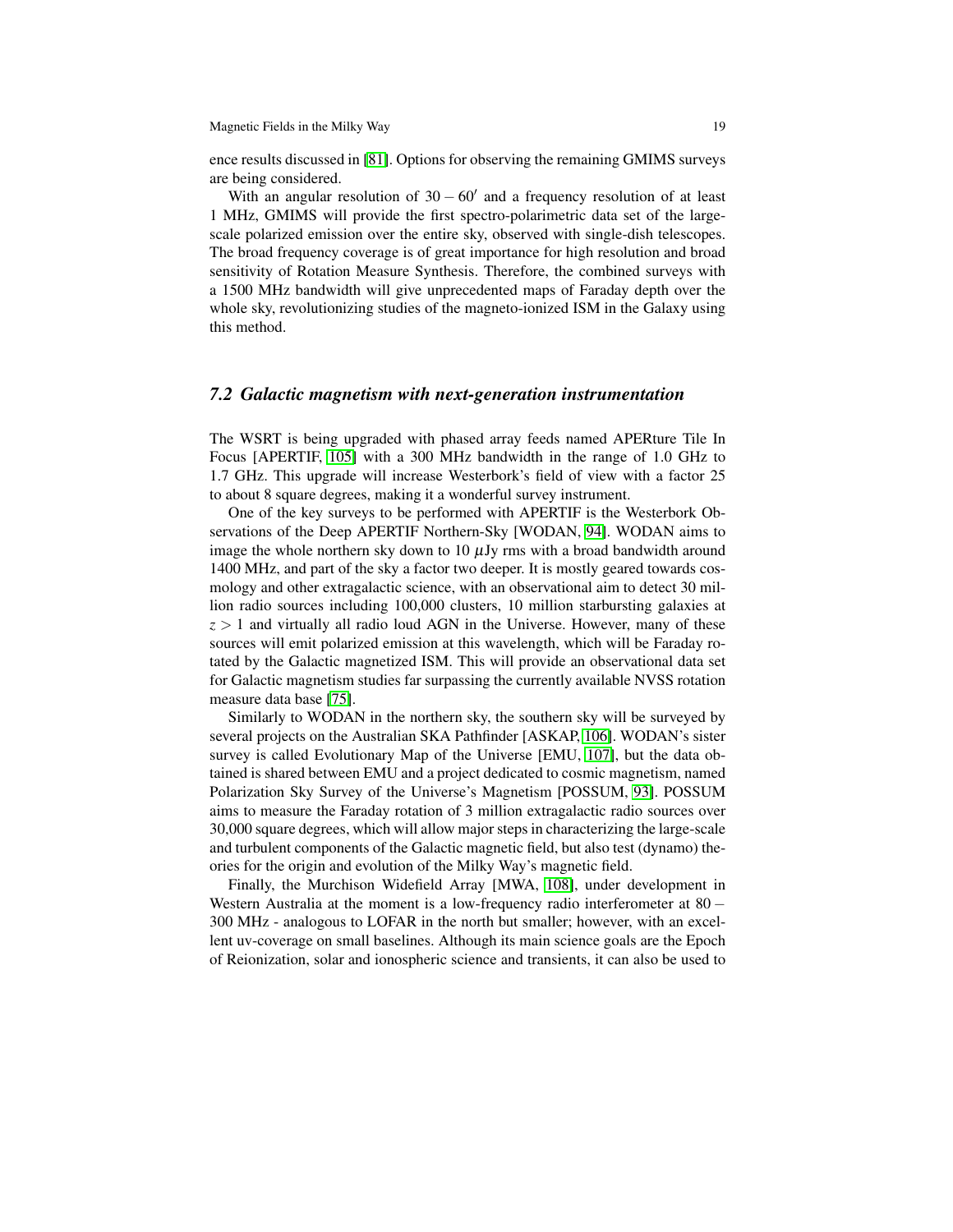provide detailed rotation measure synthesis maps of low-magnetic-field areas in the southern sky.

#### Acknowledgments

The author wants to express her sincere thanks to Katia Ferrière and George Heald for critically reading and commenting on the manuscript, to Philip Kronberg for discussion about details of spiral arms pitch angles, to Jo-Anne Brown, Tess Jaffe, Aris Noutsos, and Cameron van Eck for kindly giving permission to use their figures and useful comments and discussion. This work is part of the research programme 639.042.915, which is (partly) financed by the Netherlands Organisation for Scientific Research (NWO).

#### References

- <span id="page-19-0"></span>[1] Ferrière, K. 2001, Reviews of Modern Physics, 73, 1031
- <span id="page-19-1"></span>[2] Heiles, C., & Haverkorn, M. 2012, SSRev, 166, 293
- <span id="page-19-2"></span>[3] Wielebinski, R. 2005, in Cosmic Magnetic Fields, 664, 89
- <span id="page-19-3"></span>[4] Wielebinski, R., & Beck, R. 2010, Galaxies and their Masks, 67
- <span id="page-19-4"></span>[5] Ferrière, K. 2009, A&A, 505, 1183
- <span id="page-19-5"></span>[6] Frisch, P. C. 2007, SSRev, 130, 355
- <span id="page-19-6"></span>[7] Noutsos, A. 2012, SSRev, 166, 307
- <span id="page-19-7"></span>[8] Haverkorn, M., & Heesen, V. 2012, SSRev, 166, 133
- <span id="page-19-8"></span>[9] Han, J. L. 2001, Ap&SS, 278, 181
- <span id="page-19-9"></span>[10] Beck, R. 2007, A&A, 470, 539
- <span id="page-19-10"></span>[11] Jansson, R., & Farrar, G. R. 2012, ApJL, 761, L11
- <span id="page-19-11"></span>[12] Jaffe, T. R., Leahy, J. P., Banday, A. J., et al. 2010, MNRAS, 401, 1013
- <span id="page-19-12"></span>[13] Brown, J. C. 2010, Astronomical Society of the Pacific Conference Series, 438, 216
- <span id="page-19-13"></span>[14] Zweibel, E. G., & Heiles, C. 1997, Nature, 385, 131
- <span id="page-19-14"></span>[15] Page, L., Hinshaw, G., Komatsu, E., et al. 2007, ApJS, 170, 335
- <span id="page-19-15"></span>[16] Jansson, R., Farrar, G. R., Waelkens, A. H., & Enßlin, T. A. 2009, JCAP, 7, 21
- <span id="page-19-16"></span>[17] Manchester, R. N. 1974, ApJ, 188, 637
- <span id="page-19-17"></span>[18] Han, J. L., Manchester, R. N., Lyne, A. G., Qiao, G. J., & van Straten, W. 2006, ApJ, 642, 868
- <span id="page-19-18"></span>[19] Frick, P., Stepanov, R., Shukurov, A., & Sokoloff, D. 2001, MNRAS, 325, 649
- <span id="page-19-19"></span>[20] Strong, A. W., Moskalenko, I. V., & Reimer, O. 2000, ApJ, 537, 763
- <span id="page-19-20"></span>[21] Beck, R. 2001, SSRev, 99, 243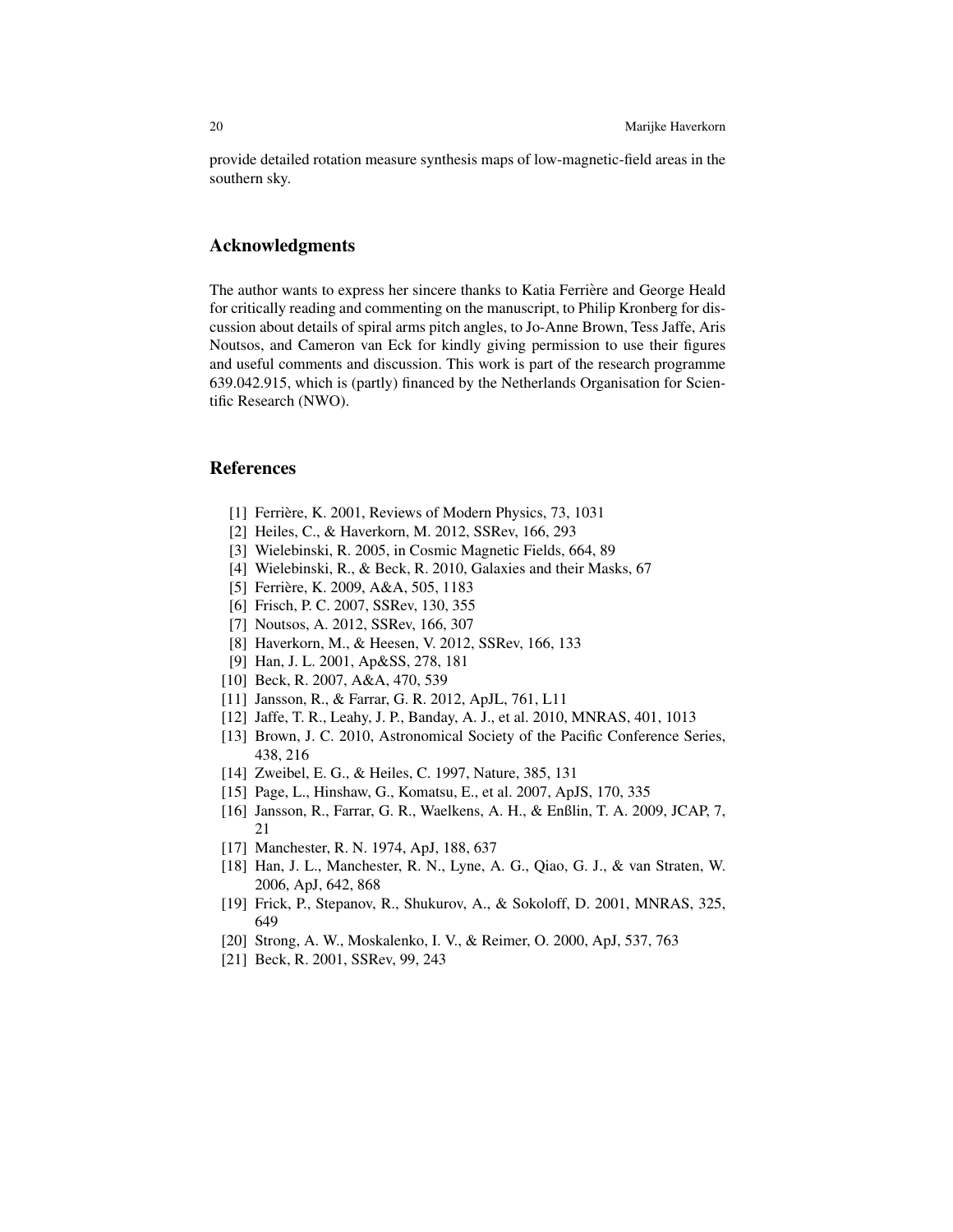- <span id="page-20-0"></span>[22] Crutcher, R. M., Wandelt, B., Heiles, C., Falgarone, E., & Troland, T. H. 2010, ApJ, 725, 466
- <span id="page-20-1"></span>[23] Han, J. L., Manchester, R. N., Lyne, A. G., & Qiao, G. J. 2002, ApJL, 570, L17
- <span id="page-20-2"></span>[24] Brown, J. C., Haverkorn, M., Gaensler, B. M., et al. 2007, ApJ, 663, 258
- <span id="page-20-3"></span>[25] Nota, T., & Katgert, P. 2010, A&A, 513, A65
- <span id="page-20-4"></span>[26] Heiles, C. 1995, The Physics of the Interstellar Medium and Intergalactic Medium, 80, 507
- <span id="page-20-5"></span>[27] Chyży, K. T., & Buta, R. J. 2008, ApJL, 677, L17
- <span id="page-20-6"></span>[28] Vallée, J. P. 2008, ApJ, 681, 303
- <span id="page-20-7"></span>[29] Heiles, C. 1996, ApJ, 462, 316
- <span id="page-20-8"></span>[30] Nishiyama, S., Hatano, H., Tamura, M., et al. 2010, ApJL, 722, L23
- <span id="page-20-9"></span>[31] Bierman, E. M., Matsumura, T., Dowell, C. D., et al. 2011, ApJ, 741, 81
- <span id="page-20-10"></span>[32] Green, J. A., McClure-Griffiths, N. M., Caswell, J. L., Robishaw, T., & Harvey-Smith, L. 2012, MNRAS, 425, 2530
- <span id="page-20-11"></span>[33] Pavel, M. D., & Clemens, D. P. 2012, ApJ, 760, 150
- <span id="page-20-12"></span>[34] Han, J. L., & Zhang, J. S. 2007, A&A, 464, 609
- <span id="page-20-13"></span>[35] Thomson, R. C., & Nelson, A. H. 1980, MNRAS, 191, 863
- <span id="page-20-14"></span>[36] Simard-Normandin, M., & Kronberg, P. P. 1980, ApJ, 242, 74
- <span id="page-20-15"></span>[37] Fish, V. L., Reid, M. J., Argon, A. L., & Menten, K. M. 2003, ApJ, 596, 328
- <span id="page-20-16"></span>[38] Sun, X. H., Reich, W., Waelkens, A., & Enßlin, T. A. 2008, A&A, 477, 573
- <span id="page-20-17"></span>[39] Fauvet, L., Macías-Pérez, J. F., Aumont, J., et al. 2011, A&A, 526, A145
- <span id="page-20-18"></span>[40] Men, H., Ferrière, K., & Han, J. L. 2008, A&A, 486, 819
- <span id="page-20-19"></span>[41] Van Eck, C. L., Brown, J. C., Stil, J. M., et al. 2011, ApJ, 728, 97
- <span id="page-20-20"></span>[42] Stepanov, R., Frick, P., Shukurov, A., & Sokoloff, D. 2002, A&A, 391, 361
- <span id="page-20-21"></span>[43] Rand, R. J., & Kulkarni, S. R. 1989, ApJ, 343, 760
- <span id="page-20-22"></span>[44] Clegg, A. W., Cordes, J. M., Simonetti, J. M., & Kulkarni, S. R. 1992, ApJ, 386, 143
- <span id="page-20-23"></span>[45] Mitra, D., Wielebinski, R., Kramer, M., & Jessner, A. 2003, A&A, 398, 993
- <span id="page-20-24"></span>[46] Fletcher, A., Beck, R., Shukurov, A., Berkhuijsen, E. M., & Horellou, C. 2011, MNRAS, 412, 2396
- <span id="page-20-25"></span>[47] Heald, G., Braun, R., & Edmonds, R. 2009, A&A, 503, 409
- <span id="page-20-26"></span>[48] Rae, K. M., & Brown, J. C. 2010, Astronomical Society of the Pacific Conference Series, 438, 229
- <span id="page-20-27"></span>[49] Pshirkov, M. S., Tinyakov, P. G., Kronberg, P. P., & Newton-McGee, K. J. 2011, ApJ, 738, 192
- <span id="page-20-28"></span>[50] Mao, S. A., McClure-Griffiths, N. M., Gaensler, B. M., et al. 2012, ApJ, 755, 21
- <span id="page-20-29"></span>[51] Vallee, J. P. 1995, ApJ, 454, 119
- <span id="page-20-30"></span>[52] Vallée, J. P. 2002, ApJ, 566, 261
- <span id="page-20-31"></span>[53] Miville-Deschênes, M.-A., Ysard, N., Lavabre, A., et al.  $2008$ , A&A,  $490$ , 1093
- <span id="page-20-32"></span>[54] Ruiz-Granados, B., Rubiño-Martín, J. A., & Battaner, E. 2010, A&A, 522, A73
- <span id="page-20-33"></span>[55] Vallée, J. P. 2005, ApJ, 619, 297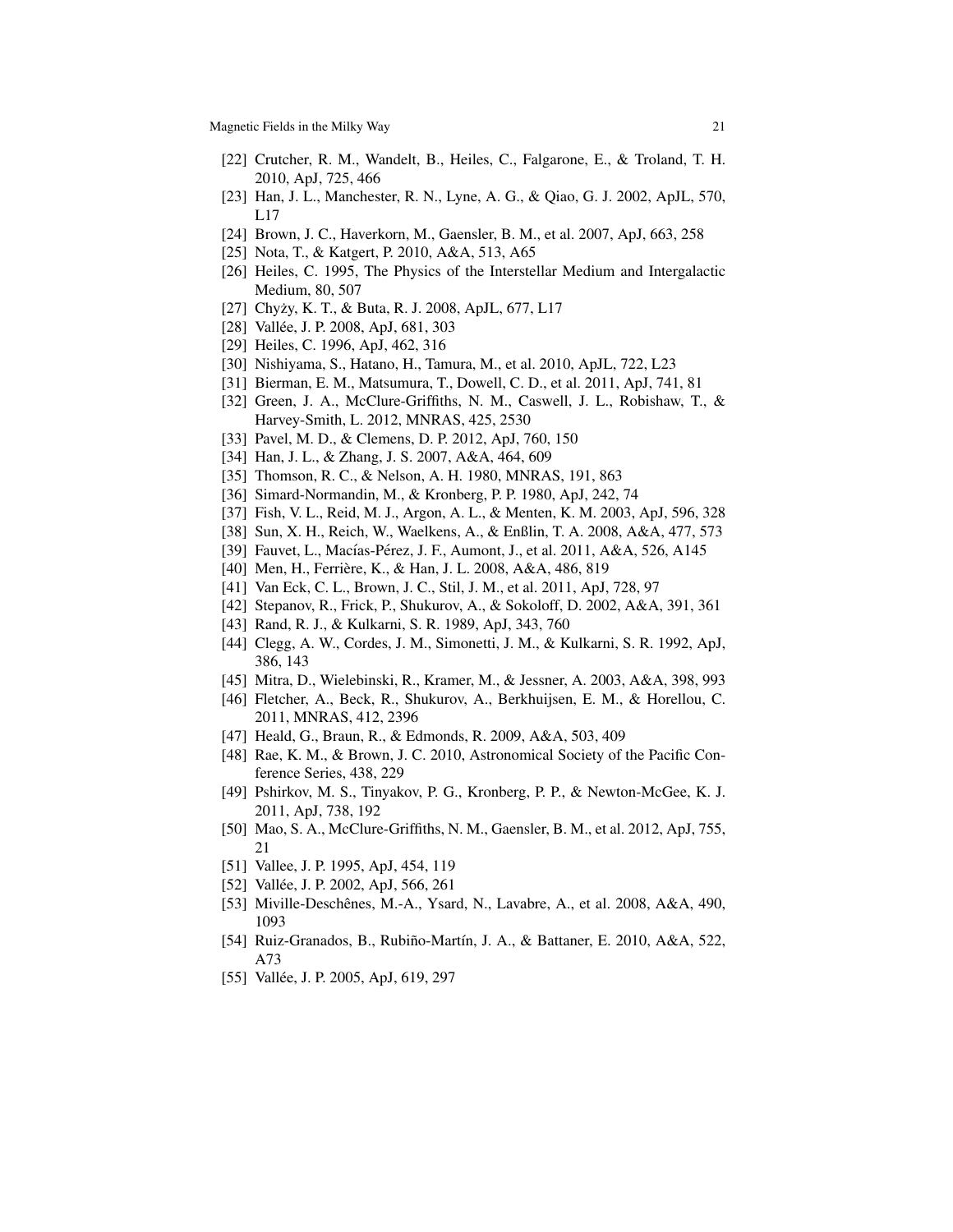- <span id="page-21-0"></span>[56] Kronberg, P. P., & Newton-McGee, K. J. 2011, PASA, 28, 171
- <span id="page-21-1"></span>[57] Gaensler, B. M., Dickey, J. M., McClure-Griffiths, N. M., et al. 2001, ApJ, 549, 959
- <span id="page-21-2"></span>[58] Schnitzeler, D. H. F. M., Katgert, P., & de Bruyn, A. G. 2007, A&A, 471, L21
- <span id="page-21-3"></span>[59] Haverkorn, M., Katgert, P., & de Bruyn, A. G. 2004, A&A, 427, 169
- <span id="page-21-4"></span>[60] Wolleben, M., Landecker, T. L., Reich, W., & Wielebinski, R. 2006, A&A, 448, 411
- <span id="page-21-5"></span>[61] Simonetti, J. H., & Cordes, J. M. 1986, ApJ, 310, 160
- <span id="page-21-6"></span>[62] Lazaryan, A. L., & Shutenkov, V. P. 1990, SvAL, 16, 297L
- <span id="page-21-7"></span>[63] Ohno, H., & Shibata, S. 1993, MNRAS, 262, 953
- <span id="page-21-8"></span>[64] Haverkorn, M., Gaensler, B. M., McClure-Griffiths, N. M., Dickey, J. M., & Green, A. J. 2004, ApJ, 609, 776
- <span id="page-21-9"></span>[65] Haverkorn, M., Gaensler, B. M., Brown, J. C., Bizunok, N. S., McClure-Griffiths, N. M., Dickey, J. M., & Green, A. J. 2006, ApJL, 637, 33
- <span id="page-21-10"></span>[66] Haverkorn, M., Brown, J. C., Gaensler, B. M., McClure-Griffiths, N. M., 2008, ApJ, 680, 362
- <span id="page-21-11"></span>[67] Malkov M. A., Diamond P. H., Drury L., & Sagdeev R. Z. 2010, ApJ 721, 750
- <span id="page-21-12"></span>[68] Iacobelli, M., Haverkorn, M., Orru, E. et al. 2013, A&A, 558, 72
- <span id="page-21-13"></span>[69] Schnitzeler, D. H. F. M. 2010, MNRAS, 409, L99
- <span id="page-21-14"></span>[70] Mao, S. A., Gaensler, B. M., Haverkorn, M., et al. 2010, ApJ, 714, 1170
- <span id="page-21-15"></span>[71] Cox, D. P. 2005, ARA&A, 43, 337
- <span id="page-21-16"></span>[72] Boulares, A., & Cox, D. P. 1990, ApJ, 365, 544
- <span id="page-21-17"></span>[73] Han, J. L., & Qiao, G. J. 1994, A&A, 288, 759
- <span id="page-21-18"></span>[74] Stil, J. M., Taylor, A. R., & Sunstrum, C. 2011, ApJ, 726, 4
- <span id="page-21-19"></span>[75] Taylor, A. R., Stil, J. M., & Sunstrum, C. 2009, ApJ, 702, 1230
- <span id="page-21-24"></span>[76] Condon, J. J., Cotton, W. D., Greisen, E. W., et al. 1998, AJ, 115, 1693
- <span id="page-21-20"></span>[77] Schnitzeler, D. H. F. M., Katgert, P., Haverkorn, M., & de Bruyn, A. G. 2007, A&A, 461, 963
- <span id="page-21-21"></span>[78] de Bruyn, A. G., Katgert, P., Haverkorn, M., & Schnitzeler, D. H. F. M. 2006, Astronomische Nachrichten, 327, 487
- <span id="page-21-22"></span>[79] Moss, D., Sokoloff, D., Beck, R., & Krause, M. 2010, A&A, 512, A61
- <span id="page-21-23"></span>[80] Hinshaw, G., Nolta, M. R., Bennett, C. L., et al. 2007, ApJS, 170, 288
- <span id="page-21-25"></span>[81] Wolleben, M., Fletcher, A., Landecker, T. L., et al. 2010, ApJL, 724, L48
- <span id="page-21-26"></span>[82] Pavel, M. D., Clemens, D. P., & Pinnick, A. F. 2012, ApJ, 749, 71
- <span id="page-21-27"></span>[83] Jaffe, T. R., Banday, A. J., Leahy, J. P., Leach, S., & Strong, A. W. 2011, MNRAS, 416, 1152
- <span id="page-21-28"></span>[84] Jansson, R., & Farrar, G. R. 2012, ApJ, 757, 14
- <span id="page-21-29"></span>[85] Strong, A. W., Moskalenko, I. V., & Ptuskin, V. S. 2007, Annual Review of Nuclear and Particle Science, 57, 285
- <span id="page-21-30"></span>[86] Fauvet, L., Macías-Pérez, J. F., Jaffe, T. R., et al. 2012, A&A, 540, A122
- <span id="page-21-31"></span>[87] Golup, G., Harari, D., Mollerach, S., & Roulet, E. 2009, Astroparticle Physics, 32, 269
- <span id="page-21-32"></span>[88] Berkhuijsen, E. M. 1971, A&A, 14, 359